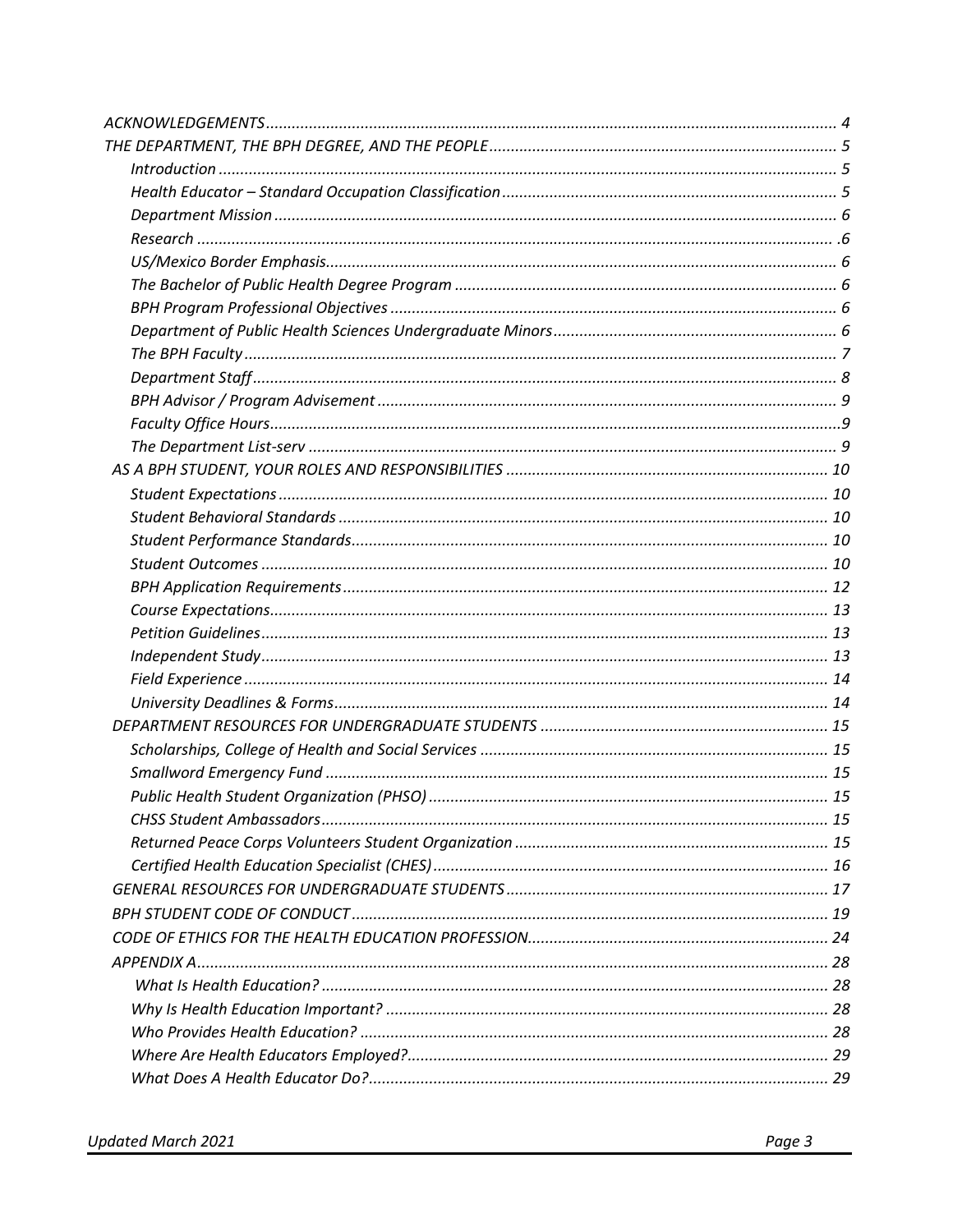### *ACKNOWLEDGEMENTS*

This student handbook came together due to the research and resources provided by administrators, faculty, staff, and students in the Department of Public Health Sciences at New Mexico State University (NMSU). In addition, concepts and ideas developed by the University of Northern Colorado were utilized to frame this handbook.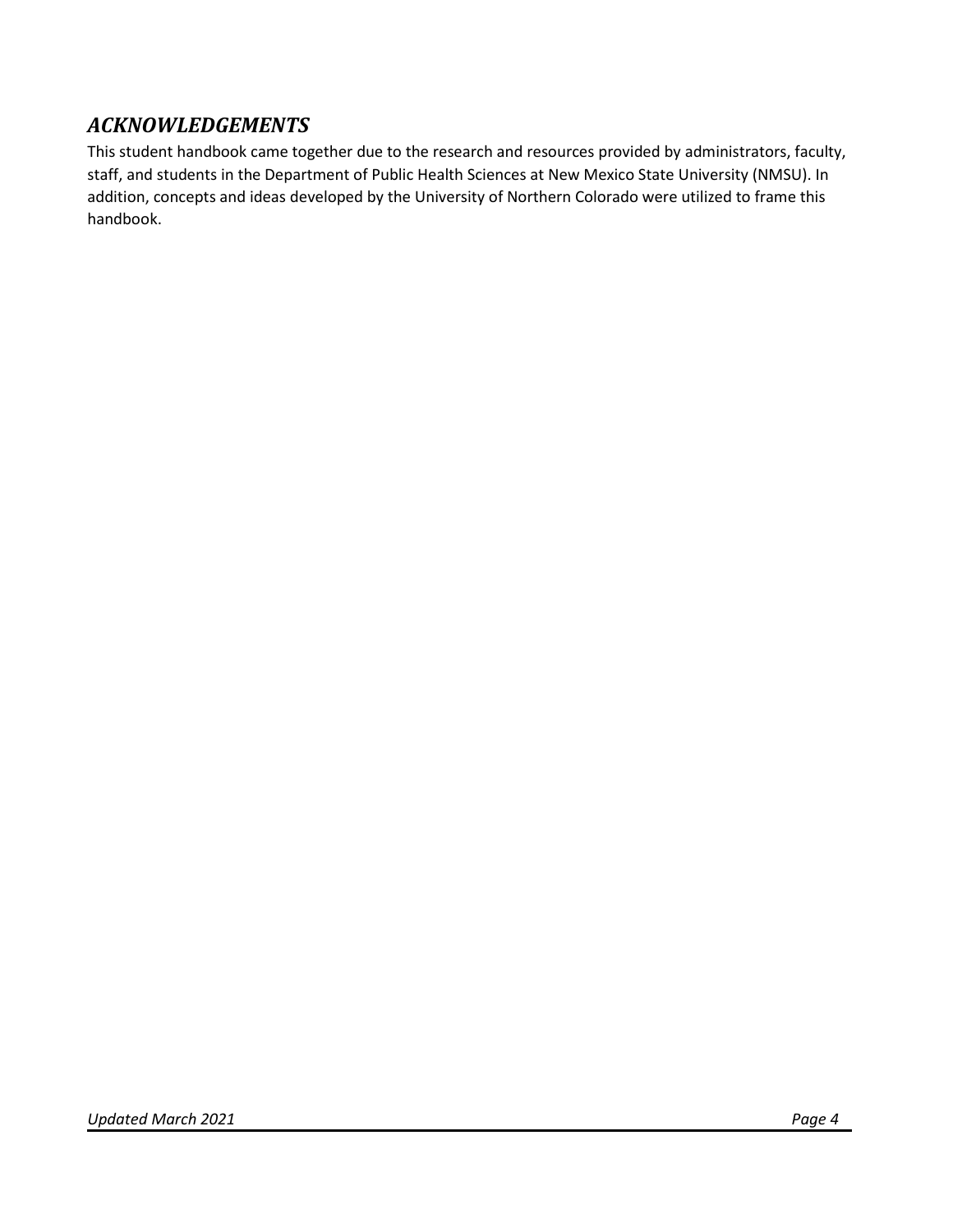## **THE DEPARTMENT, THE BPH DEGREE, AND THE PEOPLE**

#### *Introduction*

The Department of Public Health Sciences Bachelor in Public Health (BPH) degree program has been in existence since the late 1970s. The program is accredited through December 31, 2025 by the [Council on](https://ceph.org/)  [Education for Public Health](https://ceph.org/) (CEPH), the nationally recognized accrediting body for public health programs, websit[e https://ceph.org/.](https://ceph.org/) The BPH program aims to educate and train students to pursue careers working in community and public health in a variety of settings, including departments of health, international agencies, community health and social agencies, hospitals, school districts, and non-governmental agencies (NGOs), as well as in voluntary, private or governmental agencies.

The faculty of the BPH program has expertise in public health and community health education as well as many diverse specialty areas. BPH program courses are offered in the traditional classroom format at the main campus in Las Cruces, and in online format. All students are expected to complete courses in sequence so that prerequisite knowledge and skills are developed before taking advanced courses.

The purpose of this handbook is to provide information essential to your success in the program. Please review the information and refer to it periodically throughout the program, as it includes important program policies and procedures. This information is supplemental to that which exists for University regulations specified in the NMSU catalog, available on-line at [https://nmsu.edu/.](https://nmsu.edu/)

### *Health Educator – Standard Occupation Classification*

The Bureau of Labor Statistics (BLS) defines health educators (21-1091) as those who promote, maintain, and improve individual and community health by assisting individuals and communities to adopt healthy behaviors. Health educators also collect and analyze data to identify community needs prior to planning, implementing, monitoring, and evaluating programs designed to encourage healthy lifestyles, policies and environments. Health educators may also serve as a resource to assist individuals, other professionals, or the community, and may administer fiscal resources for health education programs. (Occupational Employment and Wages, BLS, US Department of Labor, May 2016).

As a health educator, you may develop and present programs on topics such as nutrition, HIV prevention, stress management, prenatal care, fitness education, sexual health, and substance abuse. Graduates are qualified to participate in the Certified Health Education Specialist (CHES) examination given annually by the National Commission on Health Education Credentialing, Inc. Information can be found online at http://[www.nchec.org/credentialing/responsibilities/](http://www.nchec.org/credentialing/responsibilities/)

## *Department of Public Health Sciences Mission Statement*

To provide academic professional, and service excellence in preparing community health professionals who will demonstrate competent leadership, innovation, and technical expertise at local, state, national, and international levels, with particular emphasis on border and rural health problems in communities along the U.S./Mexico border.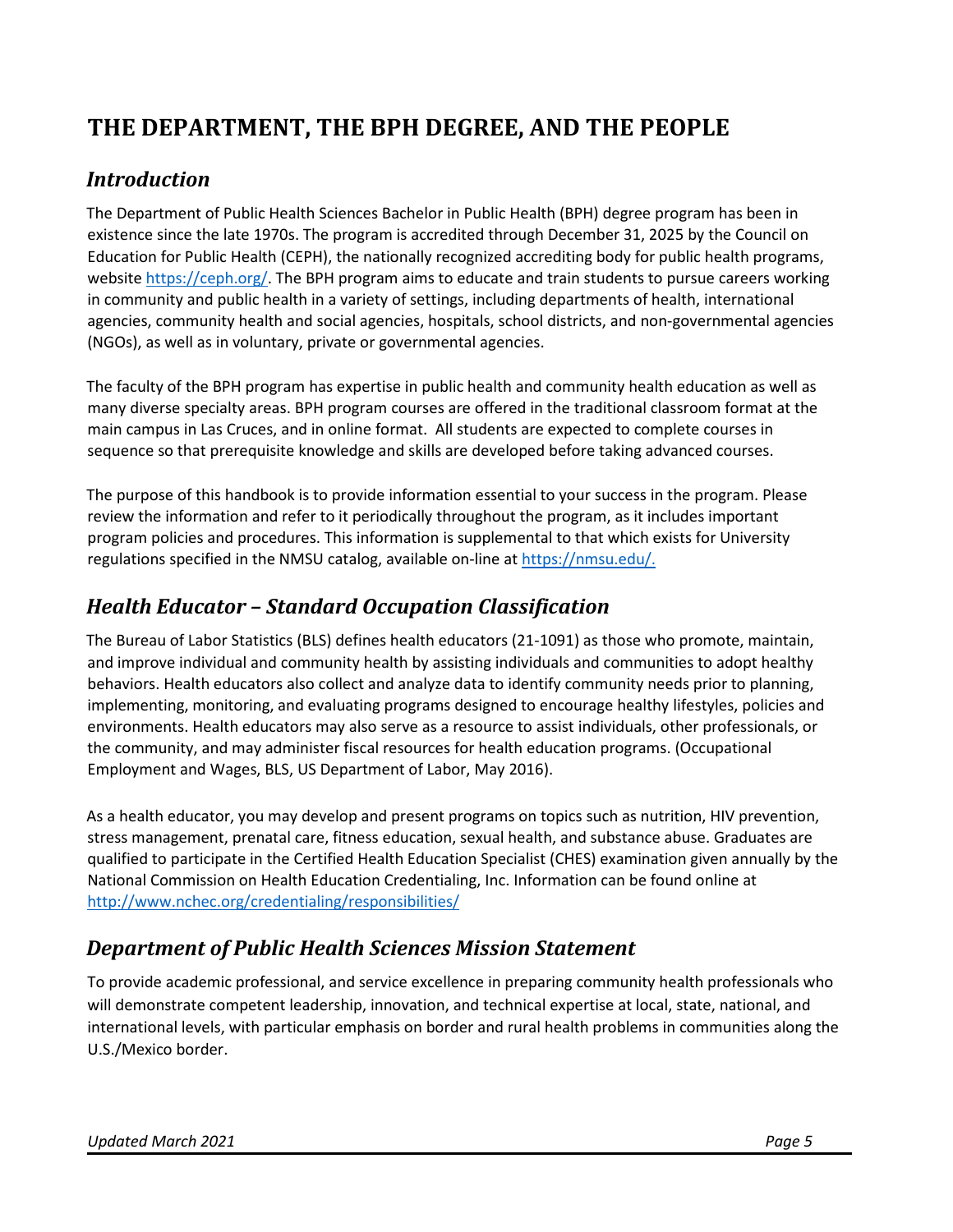### *Research*

This rich research and service environment has enhanced NMSU's ranking as a RU/H (Research University with high research activity) by the Carnegie Foundation. The University's total external research expenditures exceeded \$163 million for the fiscal year 2010. NMSU has the distinction of being a US Department of Education-designated Minority Institution, Hispanic Serving Institution, and a NASA Space Grant University. Within the Department, faculty is involved in research spanning a wide range of public health issues.

#### *US/Mexico Border Emphasis*

NMSU is located approximately 50 miles from the international border between El Paso, Texas and Juarez, Chihuahua, Mexico. This border spans 2,000 miles, from San Diego, CA to Brownsville, TX, and is comprised of 6 Mexican states and 4 US states. The population of the area is presently 12 million and is expected to double by 2025. NMSU's proximity to the border shapes and directs many of the research and service activities undertaken by the university and the BPH program relating to border health.

## *The Bachelor of Public Health (BPH) Degree Program*

The BPH degree program prepares public health specialists to function in a variety of settings, including health programs at the local, state, and federal government levels; profit and nonprofit organizations and agencies; worksite settings; and educational institutions.

### *BPH Program Professional Objectives*

- Prepare individuals to pursue a career working in community and public health programs and education in voluntary, private and governmental agencies.
- Successfully participate in the professional certification examination process.
- Encourage and promote public health education within the framework of legal, ethical, moral and professional standards.
- Provide leadership within the public health profession.
- Collaborate with other professionals, staff, communities and consumers in the planning, implementation, and evaluation of health education programs.
- Conduct and incorporate research findings in health education into practice settings.
- Establish and maintain a personal commitment to intellectual inquiry, self-directed learning, and professional growth.

### *Department of Public Health Sciences Undergraduate Minors*

The NMSU Department of Public Health Sciences offers three undergraduate academic minors: 1) Public Health; 2) Gerontology; and 3) US-Mexico Border Health. Required and elective courses for each of these minors are available on the NMSU Department of Public Health Sciences website and from the BPH advisor.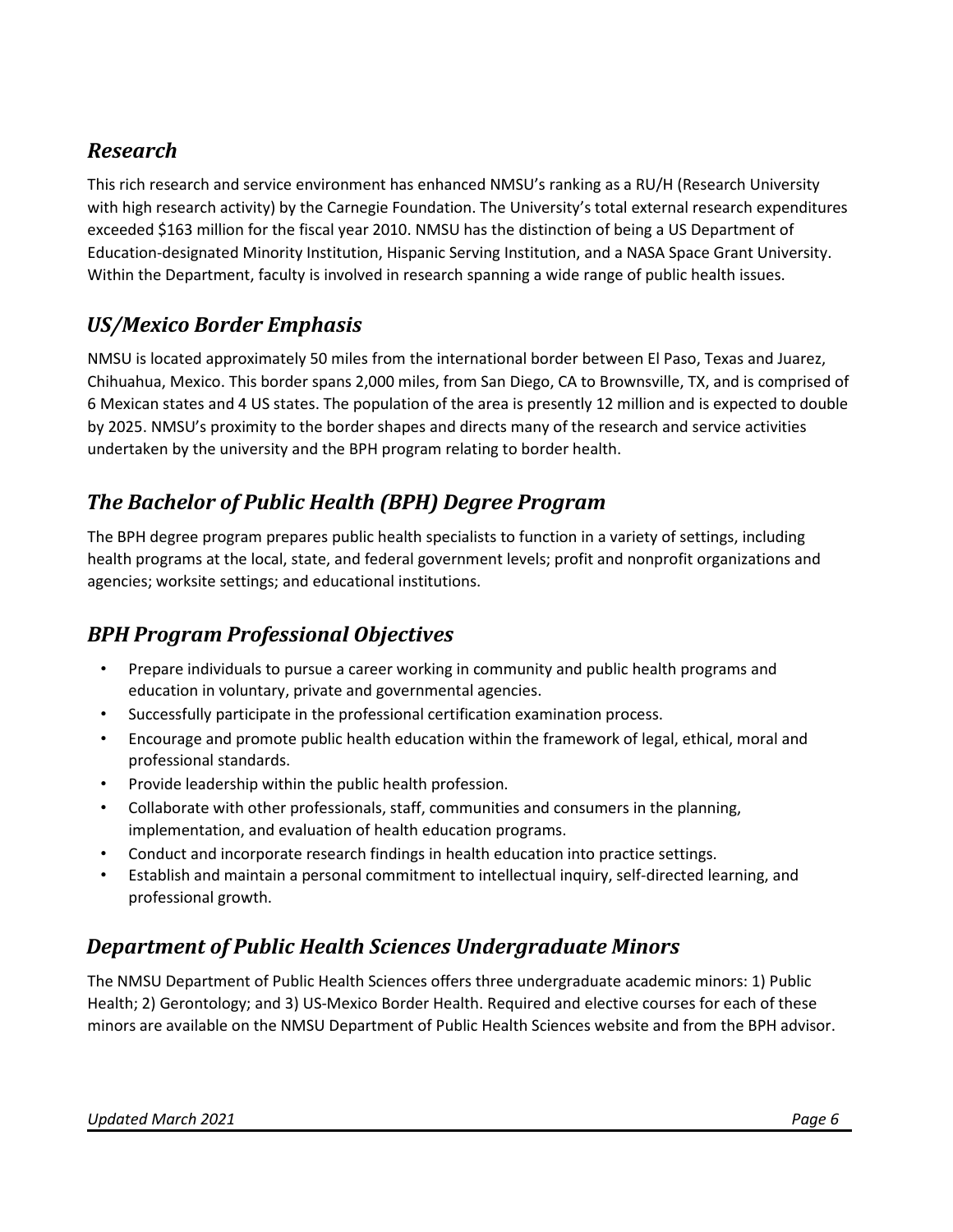#### *Department of Public Health Sciences Faculty*

**Elizabeth England-Kennedy, Ph.D.** (Assistant Professor) received her Ph.D. from the University of Arizona. She specializes in *i*ntersections of health and culture, health equity, social and environmental justice, behavioral health, suicide and suicidality, and homelessness. **[eengken@nmsu.edu](mailto:eengken@nmsu.edu) 575-646-5714**

**Jagdish Khubchandani, Ph.D.** (Professor and Online Program Coordinator) received his Ph.D. from the University of Toledo. He specializes in injury and violence prevention. **[jagdish@nmsu.edu](mailto:jagdish@nmsu.edu) 575-646-4693**

**Karen Kopera-Frye, Ph.D.** (Professor and Undergraduate Program Coordinator) received her Ph.D. from Wayne State University. She specializes in gerontology in the lifestyle clinical program. **[kfrye@nmsu.edu](mailto:kfrye@nmsu.edu) 575-646-4693**

**Jill McDonald, Ph.D.** (Professor and Interim Associate Dean of Research and Community Engagement), is also the Director for Southwest Center for Health Disparities Research. She teaches epidemiology at the undergraduate and graduate levels and has an extensive background in maternal and child health research. **[jillmcd@nmsu.edu](mailto:jillmcd@nmsu.edu) 575-646-4644** 

**Rebecca Palacios, Ph.D.** (Associate Professor) received her doctoral degree from the University of Texas at El Paso. Dr. Palacios has specialties in stress, disease outcomes, and program evaluation. **[rpalicio@nmsu.edu](mailto:rpalicio@nmsu.edu) 575-646-4309**

**Humaira Rahman, M.D., Ph.D.** (Assistant Professor) received her doctoral degree from University of South Florida and has a specialty in Environmental and Occupational Health. **[hrahman@nmsu.edu](mailto:hrahman@nmsu.edu) 575-646-5469**

**Dong Yeong Shin, Ph.D.** (Assistant Professor) received his doctoral degree from the University of Alabama at Birmingham. He has a specialty in strategic management of health services organizations. **[dyshin@nmsu.edu](mailto:dyshin@nmsu.edu) 575-646-8138**

**Tamara Stimatze, Ph.D.** (Assistant Professor) received her Ph.D. from New Mexico State University. She has a passion for education and the pursuit of new statistical techniques and methodologies to address the research needs of the health and social sciences communities. **[tstimatz@nmsu.edu](mailto:tstimatz@nmsu.edu) 575-646-4106**

**Joe Tomaka, Ph.D.** (Professor and Graduate Coordinator) received his doctorate from SUNY, Buffalo in Social and Health Psychology. He also serves as the Director for Crimson Research at NMSU and in that capacity is involved in areas of research design, data analysis, and program evaluation efforts. **[tomaka@nmsu.edu](mailto:tomaka@nmsu.edu) 575-646-3525** 

**Susan Wilson, Ph.D.** (Associate Professor) received her doctoral degree from Southern Methodist University and has specialties in health policy and administration, anthropology and public health, rural health, international health, and health disparities. **[slwilson@nmsu.edu](mailto:slwilson@nmsu.edu) 575-646-4097**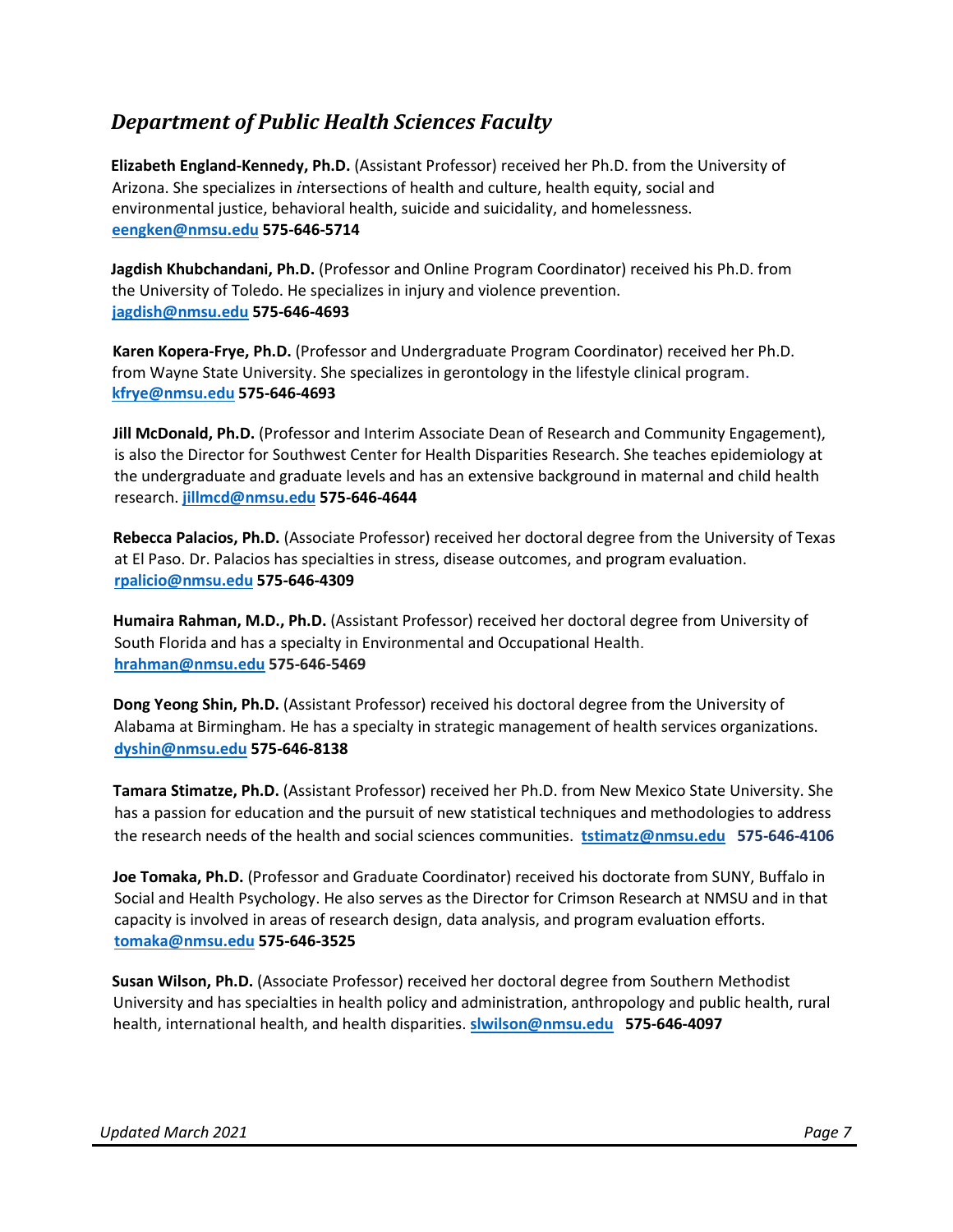#### *Public Health Sciences Department Head*

**Dr. Héctor Luis Díaz, Acting Department Head [hdiaz@nmsu.edu](mailto:hdiaz@nmsu.edu) 575-646-3043**

#### *Graduate Program Coordinator*

**Dr. Joe Tomaka [tomaka@nmsu.edu](mailto:tomaka@nmsu.edu) 575-646-3235**

#### *Undergraduate Program Coordinator*

**Dr. Karen Kopera-Frye [kfrye@nmsu.edu](mailto:kfrye@nmsu.edu) 575-646-4693**

#### *Online Program Coordinator*

**Dr. Jagdish Khubchandani [jagdish@nmsu.edu](mailto:jagdish@nmsu.edu) 575-646-5183**

#### *Department of Public Health Sciences Program Coordinator*

**Mary Rasp [mrasp@nmsu.edu](mailto:mrasp@nmsu.edu) 575-646-2741**

#### *Department of Public Health Sciences Administrative Assistant*

**Jessica Vedamanikam [jv2015@nmsu.edu](mailto:jv2015@nmsu.edu) 575-646-2865**

#### *Department of Public Health Sciences Work Study*

**Alyssa Mangaña 575-646-2300**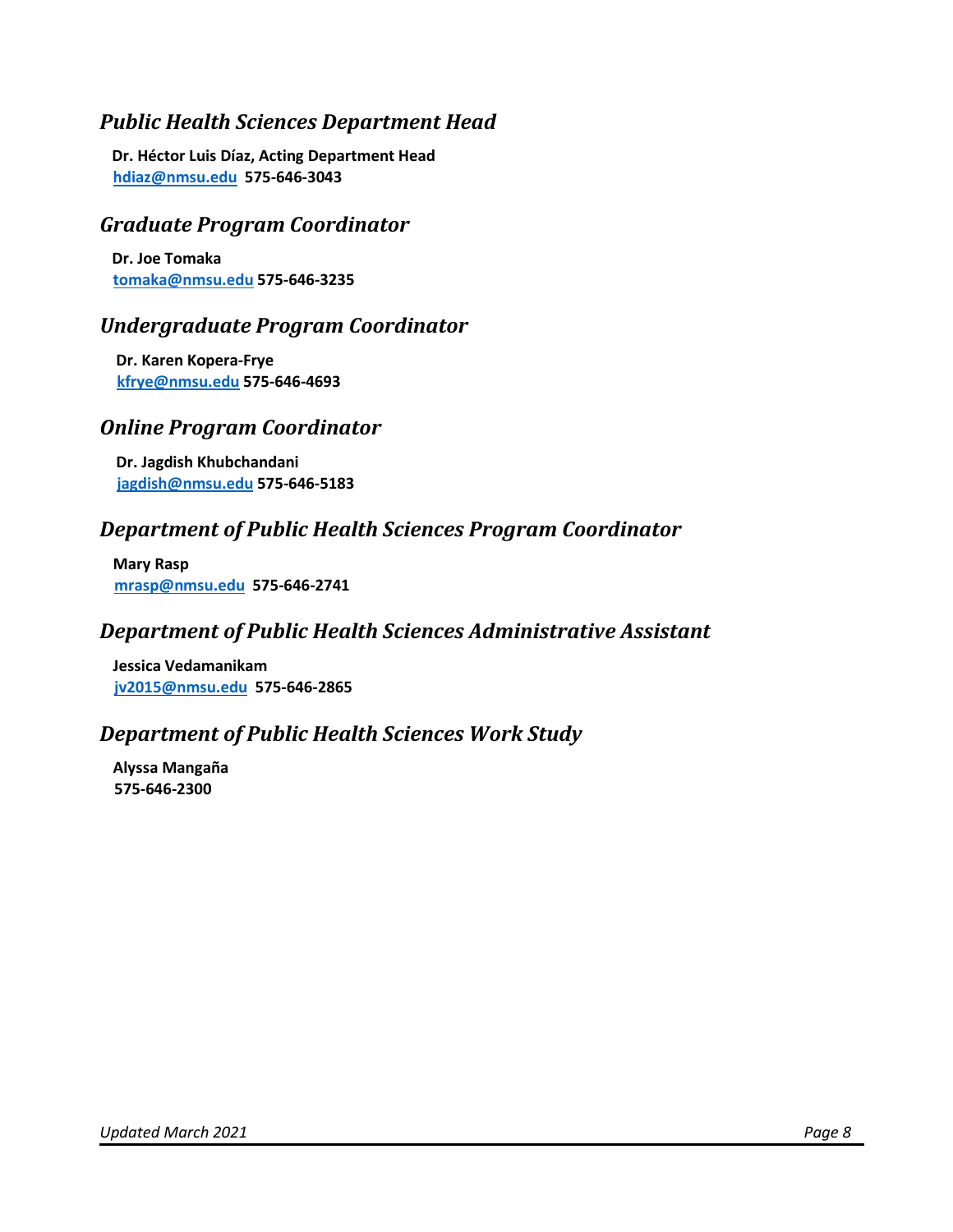#### *BPH Advisors*

**Letty Gallegos, MS, MA** serves as academic advisor and assists Pre-BPH and BPH students with their degree plans and course selections. Her office is located in the Center for Academic Advising and Student Support, Garcia Annex. **[lettyg@nmsu.edu](mailto:lettyg@nmsu.edu) 575-646-2537** 

**Jarod Gonzalez, M.Ed.** serves as academic advisor and assists Pre-BPH and BPH students with their degree plans and course selections. His office is located in the Center for Academic Advising and Student Support, Garcia Annex. **[jarodg@nmsu.edu](mailto:jarodg@nmsu.edu) 575-646-5674**

#### *Academic Advising*

The advising office is located in the located in the Center for Academic Advising and Student Support, Garcia Annex. Academic advisor(s) are available by appointment from 9 a.m. - 4 p.m., Monday-Friday.

It is the student's responsibility to meet with the advisor to discuss their course plans for each semester, field experience plans, plus any challenges or concerns they have with the program, classes, etc. If a student chooses to work through the BPH program without communicating regularly with his/her advisor about their course sequencing, course load, etc., they proceed at their own risk. They will assume the risk for their inability to possibly complete required responsibilities and graduate within a set time frame.

**It is strongly recommended that students meet with their advisor during the semester prior to the anticipated semester of graduation for a complete review of coursework and degree requirements.**

#### *Faculty Office Hours*

Each faculty member establishes his/her own office hours each semester. Students are responsible for communicating with faculty/advisors and establishing times to meet, as needed.

#### *The Department List-Servs*

<span id="page-8-0"></span>The Department list-serv is a common and good way in which information is shared among faculty, students, and staff. To get on the list-serv if you are not already on it, please send a request by email to Mary Rasp at [mrasp@nmsu.edu](mailto:mrasp@nmsu.edu) or Jessica Vedamanikam at [jv2015@nmsu.edu](mailto:jv2015@nmsu.edu) providing your NMSU email and full name.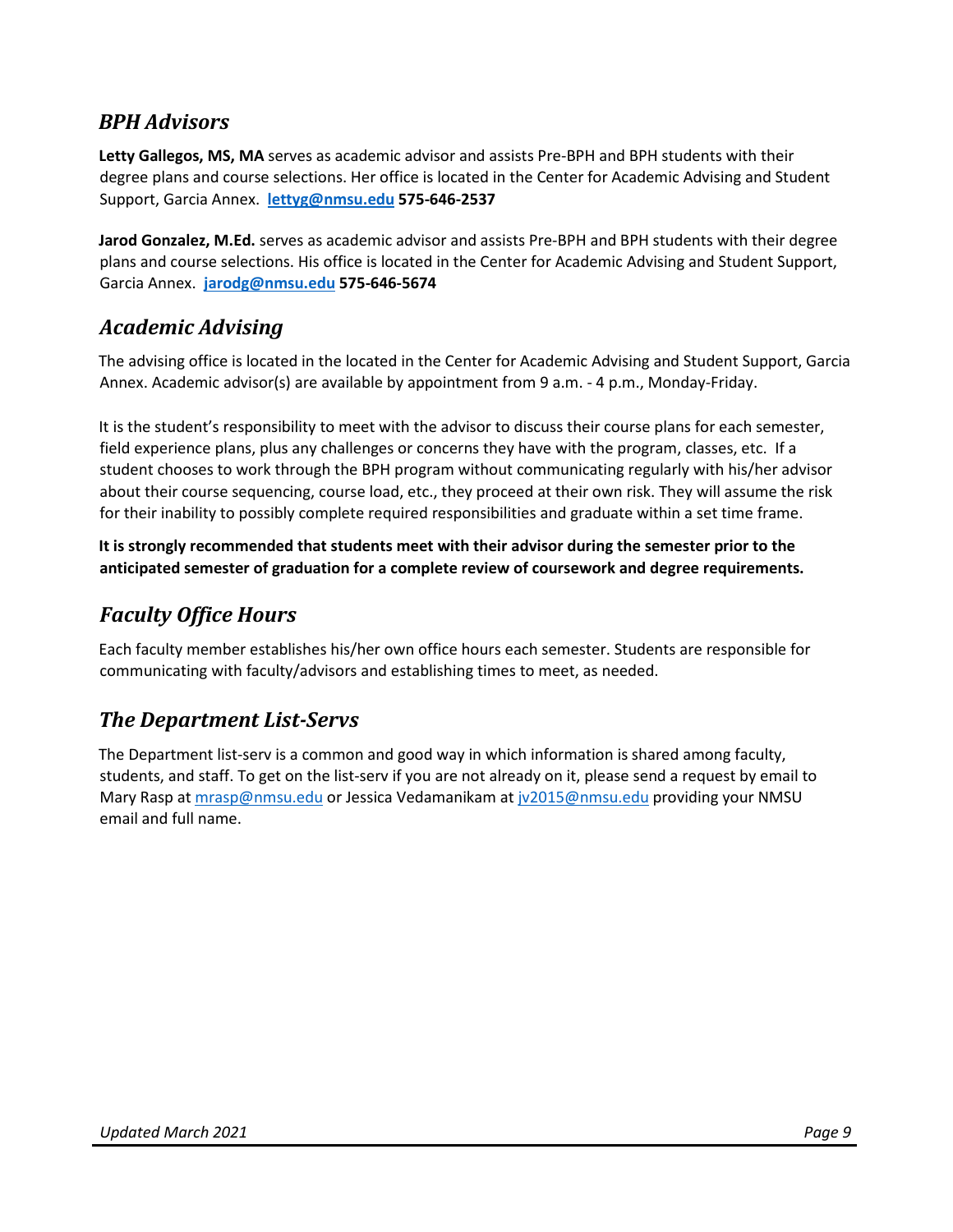## **AS A BPH STUDENT, YOUR ROLES AND RESPONSIBILITIES**

#### *Student Expectations*

Students are expected to adhere to the highest level of professional and personal ethics at all times, in their personal demeanor, conduct, performance, plus their written and oral works. Please refer to the BPH Student Code of Conduct, towards the end of this document.

#### *Student Behavioral Standards*

All students are expected to honor and respect faculty, staff, guest speakers, and other students in the program. If a student has concerns about a particular assignment, grade, or anything else related to their academic program, they are asked to make an appointment and meet with the faculty member.

Plagiarism is a severe issue and students will be held to the highest standards. The NSMU Library has an excellent site addressing plagiarism; students are encouraged to visit the site and use it as a reference. <http://lib.nmsu.edu/plagiarism/>

#### *Student Performance Standards*

Students are expected to attend and actively involve themselves in all class sessions. Students should become proficient in and use the American Psychological Association (APA), the latest edition, when formatting their written work. This is the recognized formatting style for the field of public health. Students are encouraged to purchase the APA manual. Students are to carefully proof all assignments, checking for grammatical errors, punctuation and other errors, before submitted assignments.

#### *Student Outcomes*

The program prepares students to work as community health educators. The skills acquired through the degree complement the Seven Areas of Responsibility & Competency for a Certified Health Education Specialist, which include:

| Area I:   | Assess Needs, Assets and Capacity for Health Education      |
|-----------|-------------------------------------------------------------|
| Area II:  | Plan Health Education                                       |
| Area III: | Implement Health Education                                  |
| Area IV:  | Conduct Evaluation and Research Related to Health Education |
| Area V:   | Administer and Manage Health Education                      |
| Area VI:  | Serve as a Health Education Resource Person                 |
| Area VII: | Communicate and Advocate for Health and Health Education    |

For a complete list of the Competencies and Sub-competences from the National Commission for Public Health Education Credentialing (NCHEC) please refer to http://[www.nchec.org/credentialing/responsibilities/](http://www.nchec.org/credentialing/responsibilities/)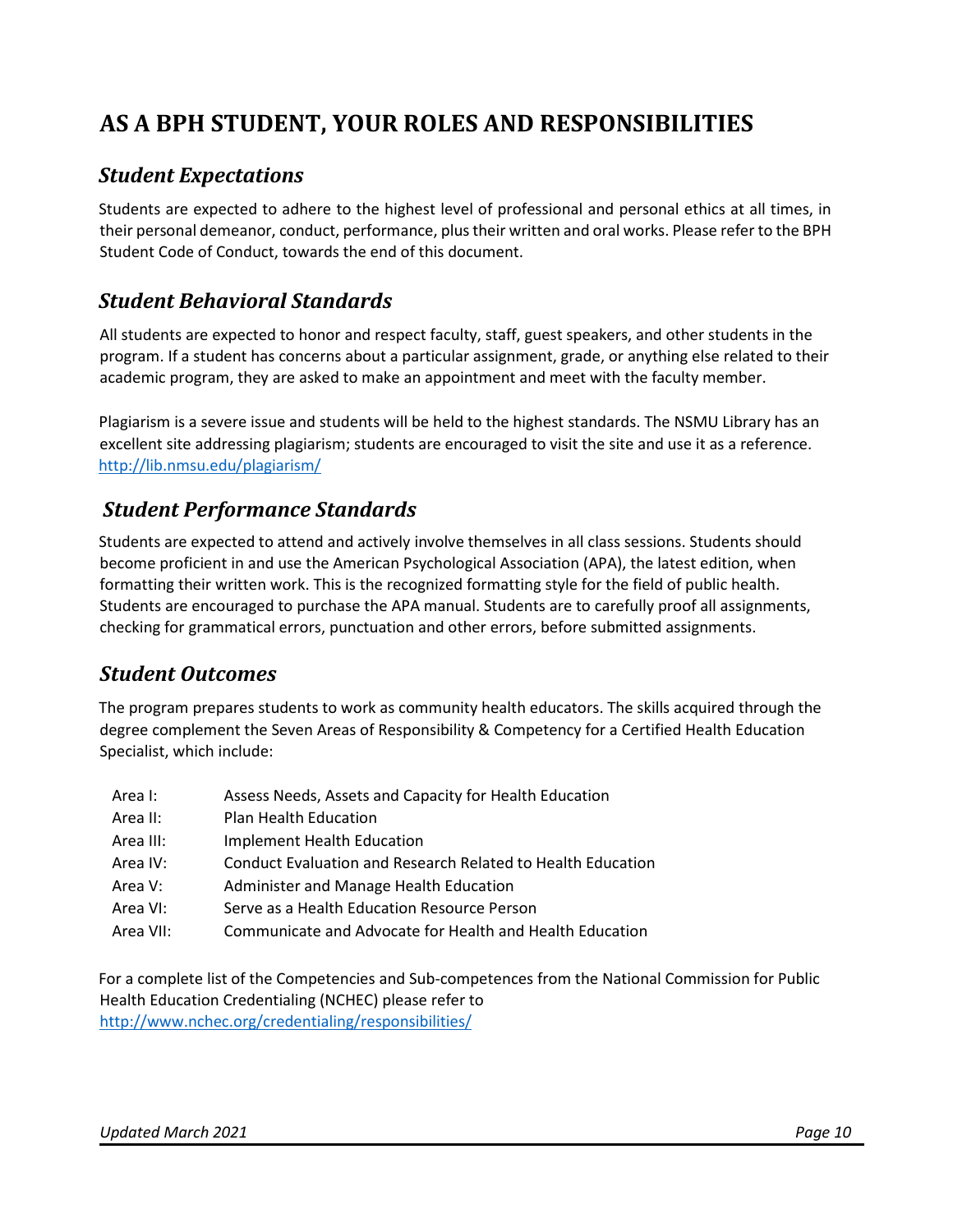### *BPH Application Requirements*

Students seeking admission to the Bachelor of Public Health degree in the Department of Public Health Sciences at NMSU are first admitted as pre-public health students. Students keep this designation until they have met the following admissions requirements:

- A cumulative grade point average of 2.5 after completing specified general education course work (Common core) and department pre-requisites.
- A grade of C or better in all departmental required courses (PHLS 150, PHLS 375 and PHLS 395).
- A grade of C or better in MATH 120, Math 121 or Math 142. A grade of B- or better in STAT 251 or A ST 311.
- Submission of an application packet that includes (1) a two-page statement of interest in the profession and the program, and (2) the formal application for the Bachelor of Public Health degree.

The Bachelor of Public Health degree program accepts applicants during both the Spring and Fall semesters.

Upon completion of the admission requirements, the student's application will be reviewed by the Public Health Sciences Undergraduate Admissions Committee for a final admission decision.

Applicants may receive a conditional acceptance into the program if they are currently enrolled in the last of the required pre-requisites at the time that they submit an application to the Bachelor of Public Health degree program. Such conditional acceptance will be revoked if the applicant does not successfully complete each of the pre-requisites.

The following courses are required of all BPH students:

#### **NMSU Graduation Requirements (6 credits)**

Viewing a Wider World (3 credits) Viewing a Wider World (3 credits)

#### **Departmental Math Requirements (6 credits)**

Math 1215, Intermediate Algebra (3 credits)

Math 1350G, Introduction to Statistics or Math 2350G, Statistical Methods (3 credits) with a grade of B- or higher

#### **PHLS Requirements (9 credits)**

PHLS 1110G, Personal Health and Wellness (3 credits) PHLS 375, Foundations of Community Health Education or PHLS 2110, Foundations of Health Education (3 credits)

PHLS 395, Foundations of Public Health or PHLS 2120 Essentials of Public Health (3 credits)

#### **Community Health Education Core Courses (25 credits)**

PHLS 459, Infectious and Noninfectious Disease Prevention (3 credits) PHLS 471, Health Informatics (3 credits) PHLS 473, Health Program Planning (3 credits) PHLS 475, Methods of Community Health Education (3 credits) PHLS 478, Health Program Evaluation and Research (3 credits) PHLS 496, Field Experience (6 credits) PHLS 497, Public Health Seminar in Community Health Education (1 credit) PHLS 499, Problems in Health Education (3 credits)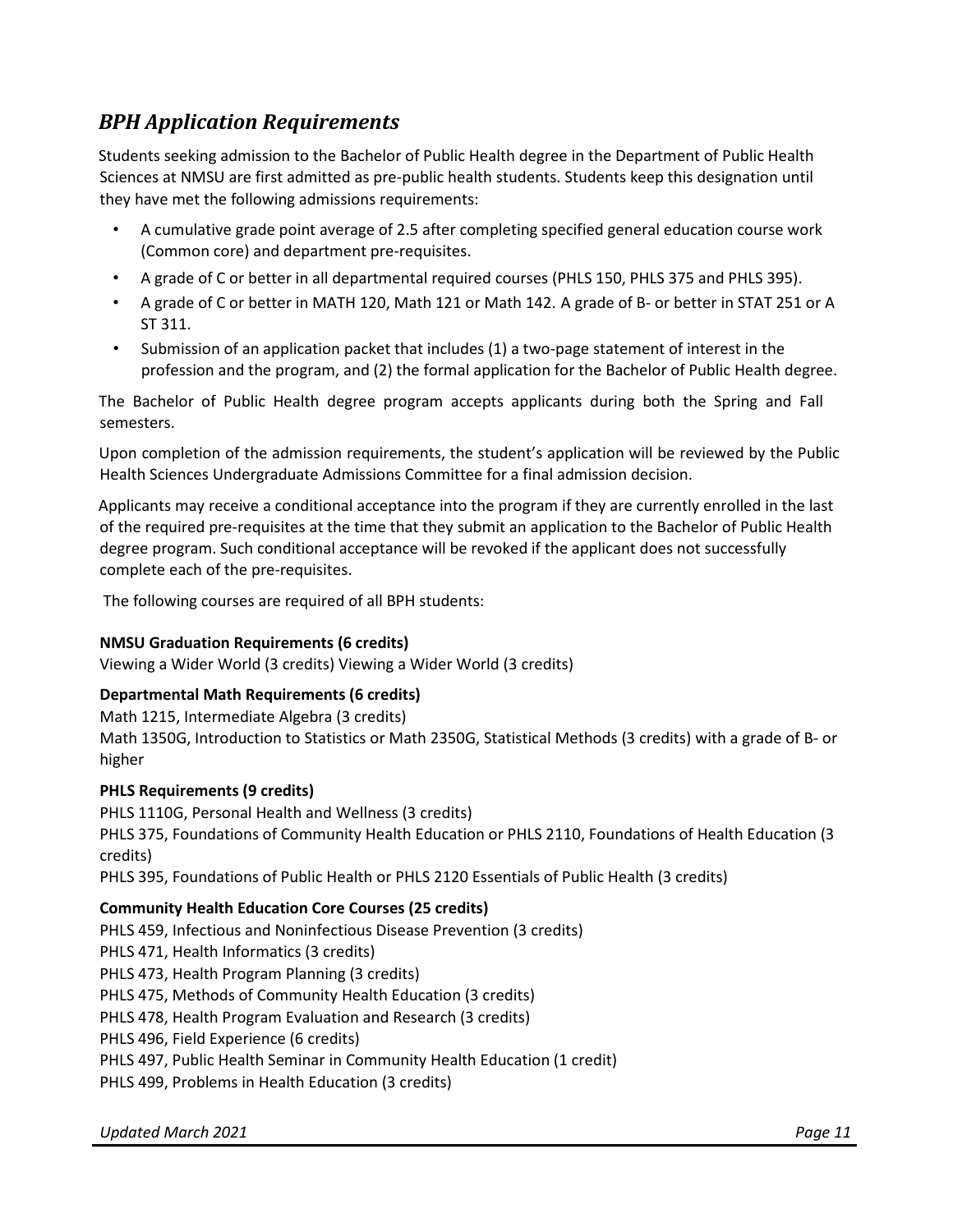#### **Public Health Core (15 credits)**

PHLS 450, Epidemiology (3 credits) PHLS 451, Biometrics and Health Research (3 credits) PHLS 452, Environmental Health (3 credits) PHLS 457, Administration of Health Programs (3 credits) PHLS 476, Theory-Based Interventions (3 credits)

#### **Cultural Foundations Requirement (3 credits)** PHLS 461-69, (select one) (3 credits)

**Course descriptions and prerequisites:** [https://catalogs.nmsu.edu/nmsu/health-social-services/public](https://catalogs.nmsu.edu/nmsu/health-social-services/public-health-sciences/public-health-bachelor-public-health/)[health-sciences/public-health-bachelor-public-health/](https://catalogs.nmsu.edu/nmsu/health-social-services/public-health-sciences/public-health-bachelor-public-health/)

The degree requires a minimum of 120 credit hours with 48 upper division credits.

Minor Option: Students may select a minor from another university department. The student should contact that department for requirements. The 18 credit hours of an approved minor may be counted as part of the 31 credit hours of electives required for graduation.

#### *Course Expectations*

Students are expected to apply themselves intensively to the study of the material covered by the courses in which they are enrolled. Accordingly, a high level of performance is required. The student must earn a grade of C or higher in all PHLS required courses in order to graduate. The undergraduate GPA required for graduation from NMSU is 2.0 cumulative; BPH students must have a departmental GPA of 2.0 to graduate from the program.

Courses transferred from the undeclared program at NMSU or from other institutions will be included in determining grade-point averages.

Students must attain a grade of C or better in all required PHLS core courses.

Any student who receives two or more grades of D or F in the required PHLS core courses must petition, in writing, to continue as a major. Unsuccessful petitioners will be dismissed from the program.

D and F Grades: Courses in which a student earns only a D or F may not be counted toward the BPH degree, although such grades are calculated in determining the grade-point average.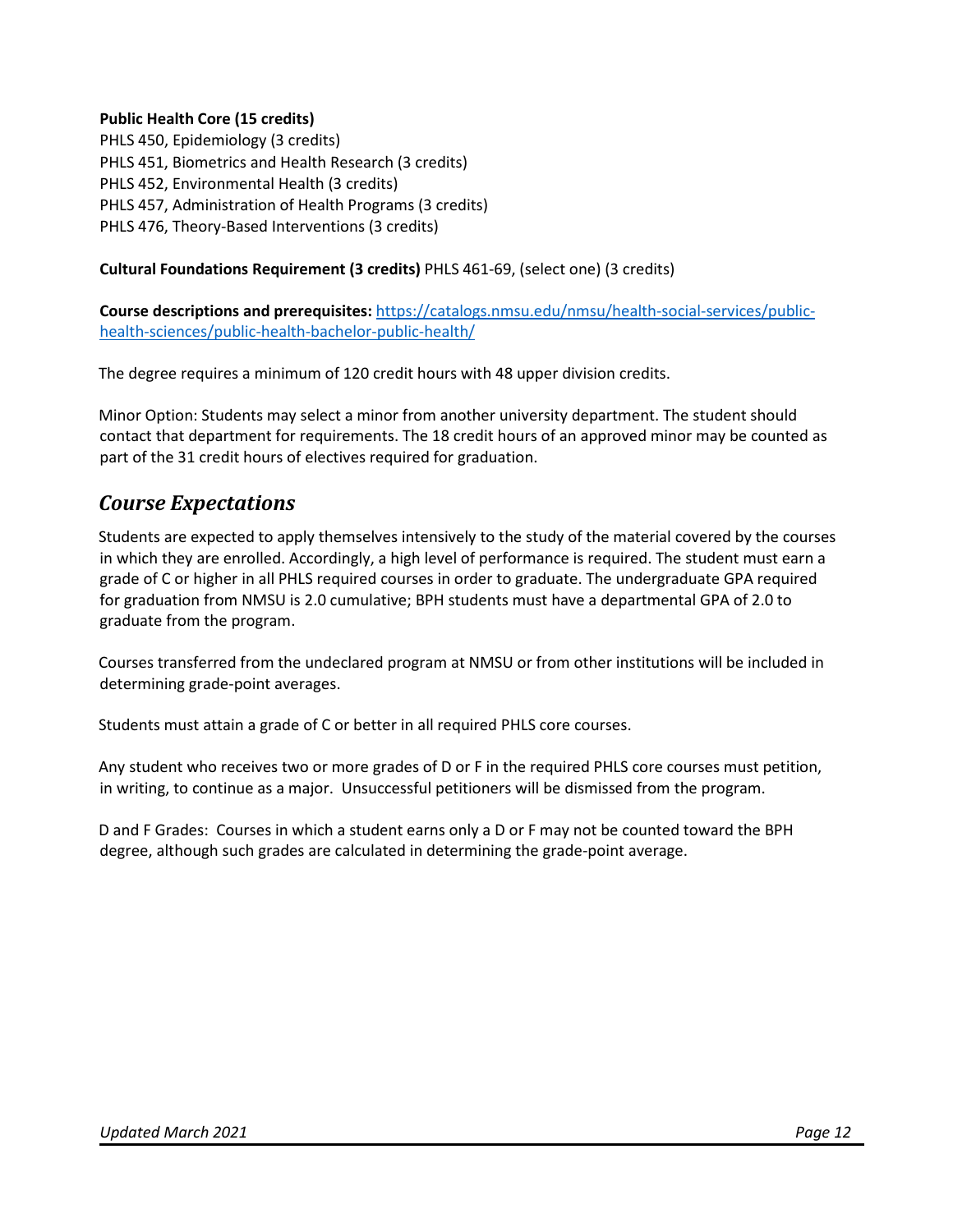### *Petition Guidelines*

Any student who has been previously admitted to the BPH program and who then receives two (2) or more grades of D or F in the required PHLS core courses must petition, in writing, to continue as a BPH major. Unsuccessful petitioners will be dismissed from the program.

Students who successfully petition to keep their seat in the BPH program must repeat the courses in which they previously received a letter grade of D or F. Should said student receive any further grades of D or F they will be irrevocably dismissed from the BPH program.

A complete petition to continue as a BPH major must be submitted to a BPH Academic Advisor, the Public Health Sciences Program Coordinator, or the Public Health Sciences Undergraduate Coordinator by the date given in the petition notification letter.

#### **The petition process is as follows:**

- Write a 500-700 word statement indicating 1) what course(s) the student received the D(s) or F(s) in; 2) what caused the situation that led to the poor grade(s); and 3) how the student has addressed the situation so that it will not occur again.
- Submit the completed petition, electronically or in person, to the BPH Advisor who by the date given in the petition notification letter.
- The petition will be reviewed by the Public Health Sciences Undergraduate Coordinator, who will consult with the BPH Academic Advisor.
- The student will be notified of the outcome by email addressed to their NMSU email address, between 2- 4 weeks after the petition is submitted.

### *Independent Study (PHLS 490)*

Students interested in pursuing a specific topic or issue for credit may elect to take PHLS 490, Independent Study for 1-6 credits. Individual studies must have prior approval of department head. Students must identify a faculty member with whom they wish to conduct the Independent Study, establish a plan of action, complete an Independent Study form, and obtain the necessary signatures on the form before they may enroll in the PHLS 490 Independent Study course.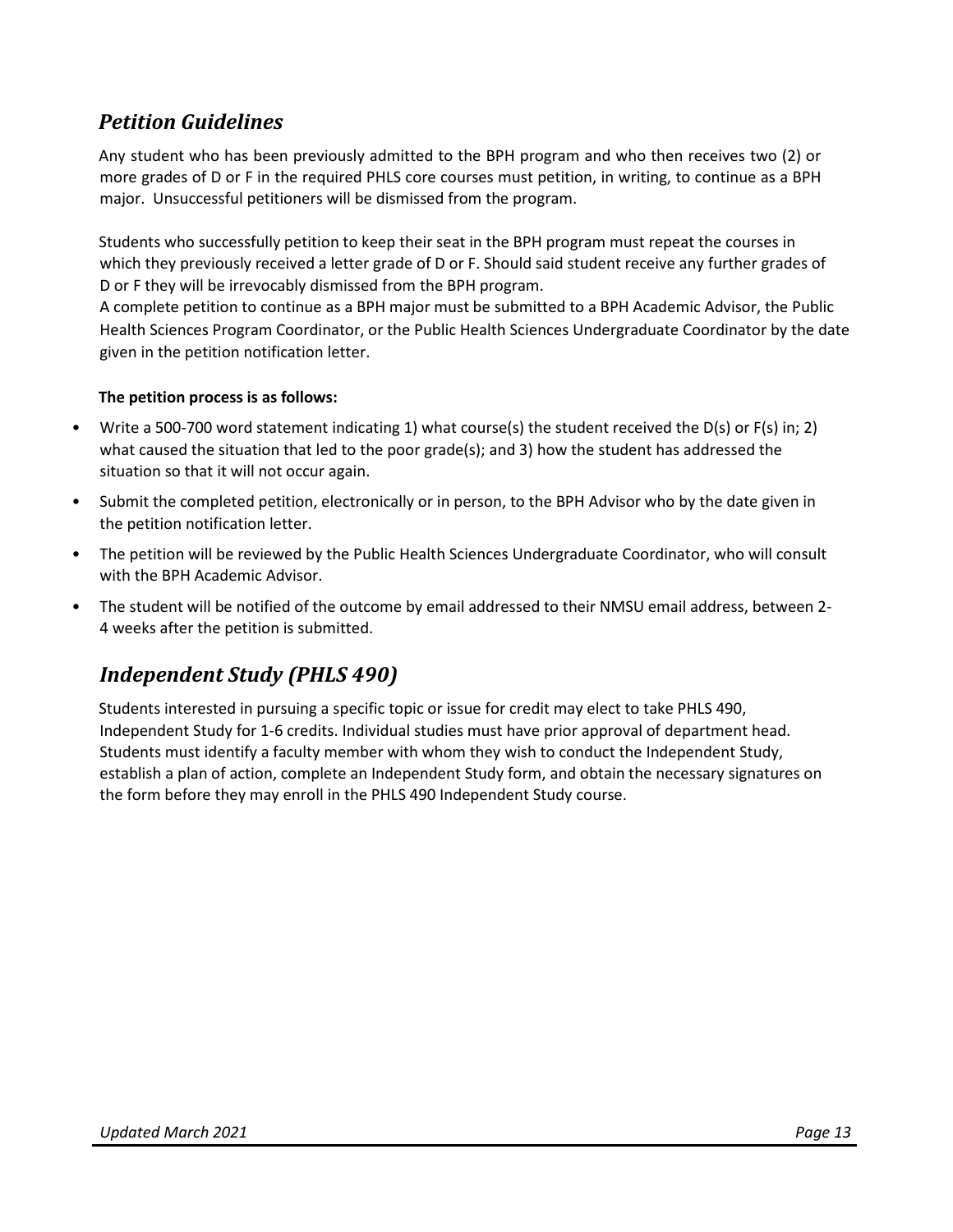## *Field Experience (PHLS 496)*

The field experience is a required and integral part of the BPH degree program in the NMSU Department of Public Health Sciences. A field experience allows you, the student, the opportunity to apply classroom learning to real-world problems and solutions. Placements are made according to your career goals and location preferences. The field experience should occur after the completion of junior year.

Students are encouraged to seek creative field experience placements that allow you to apply skills acquired in the classroom setting, assist a group or community with a public health/education issue, and promote personal and professional growth. Sites may be at local, regional, national, or international organizations or facilities. Students are to work with their academic advisor, undergraduate program coordinator, and the field experience coordinator in the selection of a placement.

BPH program students register for PHLS 496 (6 credit hours). Most BPH students complete 250 hours of Field Experience during this six-credit course. BPH students who previously completed Service Learning Experience as part of the AAS degree in Public Health from Doña Ana Community College complete 190 hours of Field Experience during their BPH program studies.

Complete information about the required field experience is located on the department website at: <http://publichealth.nmsu.edu/field-experience/>

#### *University Deadlines & Forms*

Refer to the NMSU website for forms and deadlines, which are specific for each semester. It is the student's responsibility to know the different deadlines and complete the necessary paperwork and activities, in order to graduate. **Important deadlines include: Registration; Last day to add a course; Last day to Drop with a W; Application for degree (graduation)[.](http://registration.nmsu.edu/)** Website <https://records.nmsu.edu/>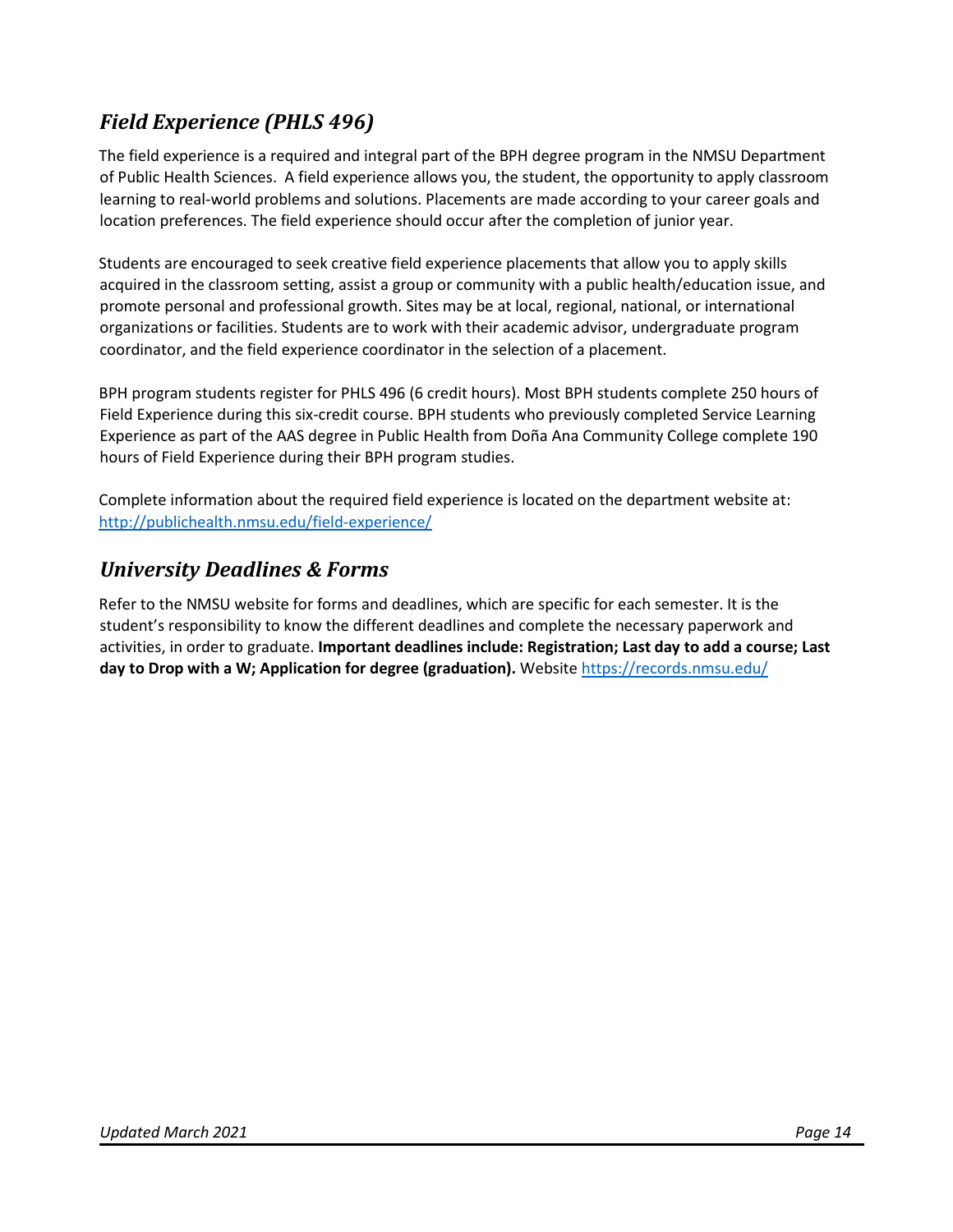## <span id="page-14-0"></span>**DEPARTMENT RESOURCES FOR UNDERGRADUATE STUDENTS**

#### *Scholarships, College of Health and Social Services*

Refer to this site to learn of available scholarships available within NMSU. A helpful scholarship timeline can be found at <http://chss.nmsu.edu/scholarships/>

#### *Smallwood Emergency Fund*

The Smallwood Emergency Fund exists for students in need of additional financial support due to an emergency situation. For application information: [https://publichealth.nmsu.edu/undergraduates/current-students2/emergency-fund-undergraduates/](https://publichealth.nmsu.edu/undergraduates/current-students-2/emergency-fund-undergraduates/)

#### *Public Health Student Organization (PHSO)*

The student organization is open to all students interested in health education and public health. The organization meets throughout the year and participates in various events and activities in at the university and the community.

#### *CHSS Student Ambassadors*

The CHSS Student Ambassadors at New Mexico State University are an elite group of students who serve as liaisons to the NMSU campus and Las Cruces community. They are considered the face, hands and feet of the College. The students involved in this program come from our health-related majors including Nursing, Public Health and Social Work. This program is designed to further develop this select group of students' abilities as leaders, mentors, philanthropists and public servants as they engage in the life of our College, campus, city and state.

For more information or to inquire about the application process, please contact Patrick Mendoza, Student and Academic Program Coordinator in the College of Health and Social Services (CHSS) at pmendoza@nmsu.edu or 575-646-5549.

#### *Returned Peace Corps Volunteers Student Organization*

This group, established in 2009 is for RPCVs across campus to network, perform community service and maintain international connections. The organization is open to all undergraduates who have served in the United States Peace Corps. The organization also acts as a resource for students interested in serving in the Peace Corps after graduation from the BPH program.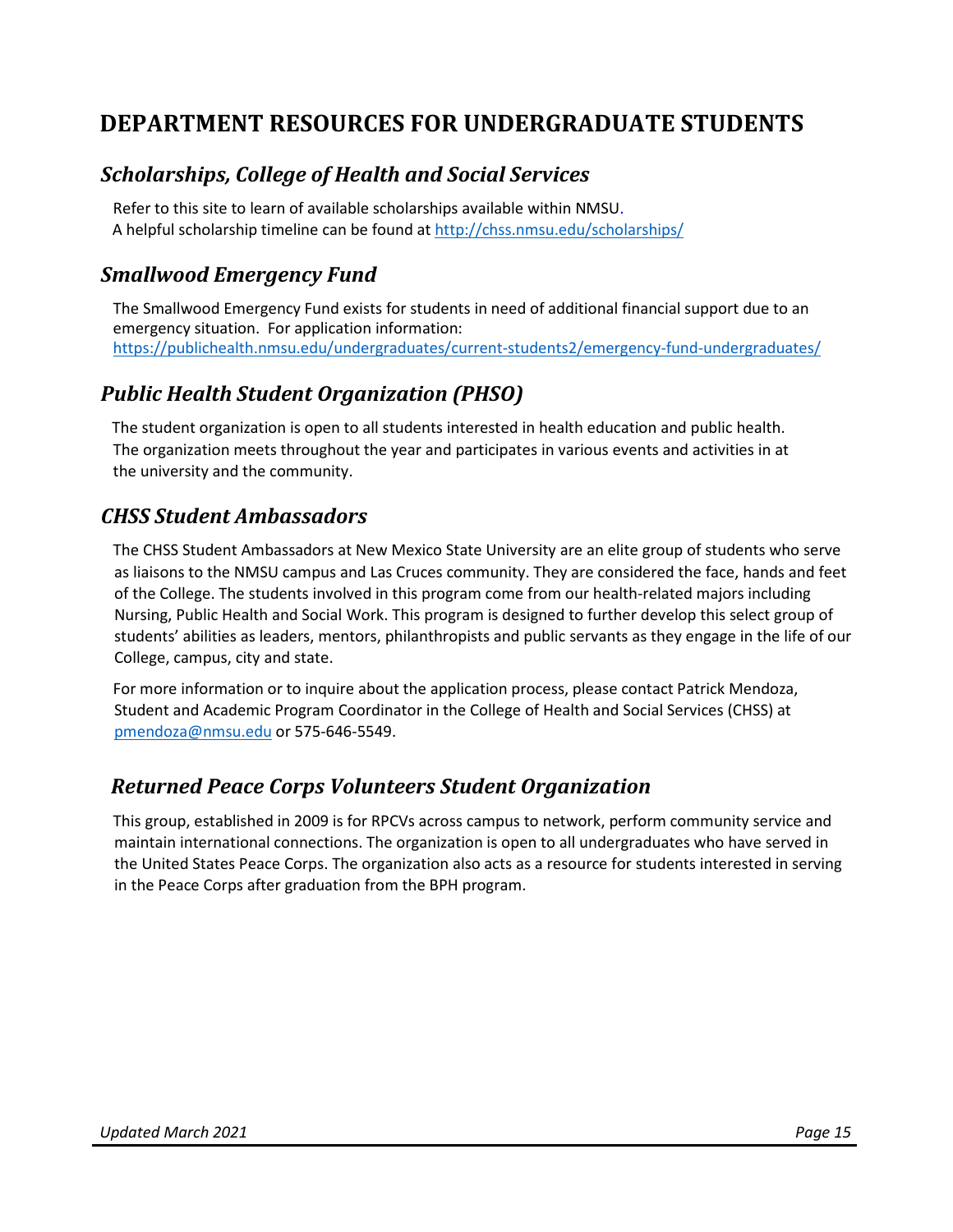## *Certified Health Education Specialist (CHES)*

When students complete the BPH program, they are eligible to sit for the Certified Health Education Specialist (CHES) exam. The exam is offered on the third Saturday, every April and October, at multiple testing sites around the nation. The earliest a person can sit for his/her CHES is at the exam date that would fall within 90 days of their graduation, e.g. May graduates can sit for the exam in April.

The mission of the National Commission for Health Education Credentialing, Inc. (NCHEC) "is to improve the practice of health education, and serve the public and profession of health education by promoting professional development, strengthening professional preparation and practice, and certifying health education specialists." (NCHEC, 2009).

<span id="page-15-0"></span>Students are encouraged to prepare and sit for the exam. Obtaining one's CHES is an indication of competency in the profession and continued commitment to growth, through the continuing education required to maintain one's CHES. For more information, visit the NCHEC site at [https://www.nchec.org/.](https://www.nchec.org/)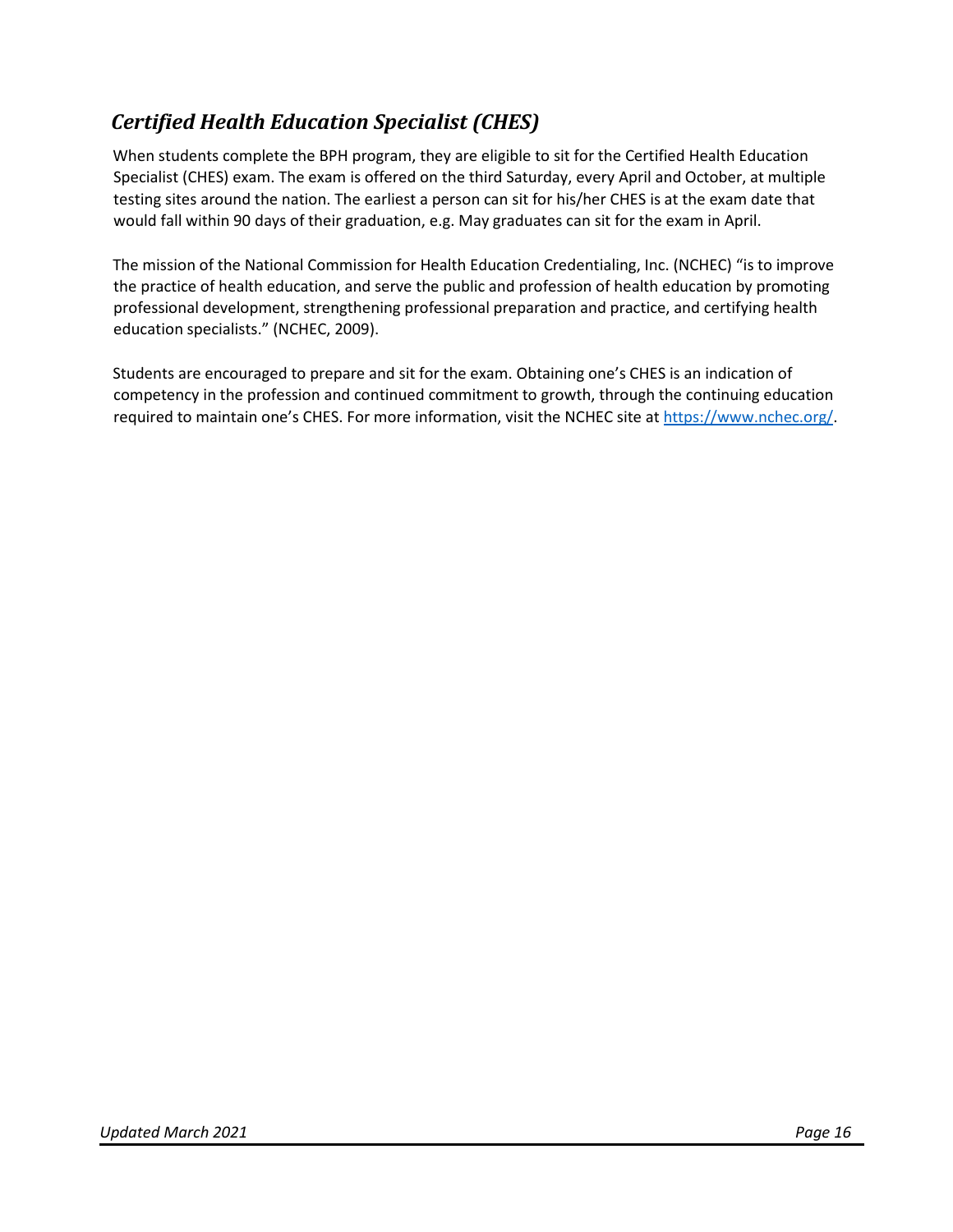## **GENERAL RESOURCES FOR UNDERGRADUATE STUDENTS**

#### *Resources and Services Available on Campus*

There is a wide range of resources and support available to students on campus. Please visit <http://currentstudents.nmsu.edu/> to gain an overview of resources and links for:

- **Academic Resources:** For course schedules, catalogs, academic colleges, advising information and more: [http://advising.nmsu.edu](http://advising.nmsu.edu/)
- **Campus Media:** KRUX 91.5 FM, KRWG 90.7 FM, KRWG-TV, The Round Up
- **Careers and Employment**: Career Exploration Center, Career Services, On Campus Non-Workstudy
- **Computer and Web Services**: Accounts and Passwords, Canvas, Computing Labs, Email, Helpdesk, myNMSU, Network Access, Pete's one-stop-shop
- **Conduct and Policies:** Disciplinary Policies and Procedures, General Policies and Procedures, Student Code of Conduct, Student Judicial Affairs
- **Costs and Financial Aid:** Cost and Payment Options, Financial Aid, Scholarships, Tuition Waivers, Work Study
- **Health and Wellness:** Campus Health Center, Counseling Center, Emergency Planning and Preparedness, Student Health, Wellness, and Recreation; Wellness, Alcohol and Violence Education Program (WAVE)
- **Library Services** Article Search, Copy Center, Hours, Library Catalogs, Resources
- **On Campus Services:** Aggie Transit, Bookstore, Campus Dining, Housing and Residential Life, ID Card Services, Parking, Police Department, Recreational Sports, Special Events
- **Student Involvement:** Campus Activities, Family Resource Center, Greek Life, Interfaith Council, Student Government (ASNMSU), Student Organizations, Student Union (Corbett Center), Union Program Council
- **Support Programs:** American Indian Program, Black Programs, Campus Tutoring Service, Chicano Programs, Sexual and Gender Diversity Resource Center, Student Accessibility Services, Student Success Centers, Veteran's Programs

#### *Computer Labs – Times & Locations*

Student Technology provides access to and assistance with computers and other technological needs that students may have. They also have an equipment rental program for students. They provide an online list of Las Cruces main campus technology resources and locations to help guide students. The ICT Student Technology & Planning is located in Hardman & Jacobs Undergraduate Learning Center (HJLC) 219, [https://ict.nmsu.edu/student-resources/,](https://ict.nmsu.edu/student-resources/) 575-646-4857.

#### *The Writing Center*

The Writing Center is a free service available for all NMSU students. Students can make an appointment, drop in at the Center, or seek help through their online consultation. Website - <https://towc.nmsu.edu/> Clara Belle Williams Hall (English Building), Room 102, (575) 646-5297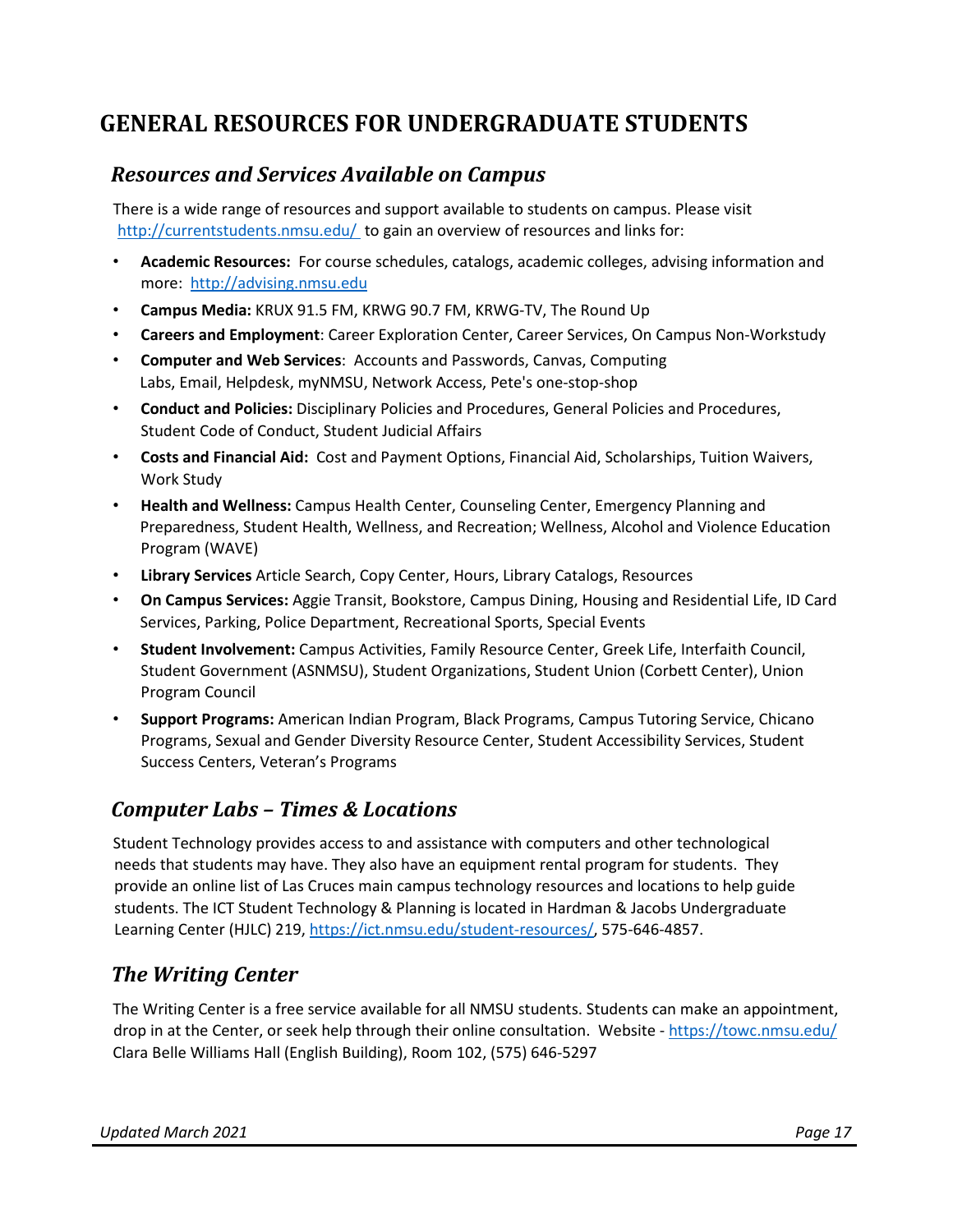#### *Student Success Centers*

If you are an NMSU student who wants to maximize your learning potential and get better grades, or are seeking information on all support services across campus, from tutoring to academic advising the Student Success Centers can help at [http://ssc.nmsu.edu](http://ssc.nmsu.edu/)

#### *Employment Opportunities on Campus*

Please visit for a current listing of job opportunities for students. This site has links for those who qualify for work study employment, non-work study opportunities and off campus openings**.** Website http://careerservices.nmsu.edu/

Students may also refer to local newspapers, the Las Cruces Sun-News, the Bulletin, and the El Paso Times, for want ads. Bulletin board postings, faculty, the Department list-serve, and other students are good sources of information about jobs.

#### *Financial Aid Fellowship and Grant Information*

Refer to<http://fa.nmsu.edu/> [to](http://fa.nmsu.edu/) learn about NMSU financial aid services, download forms and accept awards.

#### *Campus Organizations*

Please visit a list the campus activities website at:<http://campusactivities.nmsu.edu/>

#### *Regional Public Health Organizations*

- New Mexico Public Health Association (NMPHA)<http://www.nmpha.org/>
- Paso Del Norte Society for Public Health Education (Paso Del Norte SOPHE) [https://www.sophe.org/event/paso-del-norte-promoting-health-health-equity-paso-del-norte](https://www.sophe.org/event/paso-del-norte-promoting-health-health-equity-paso-del-norte-region/)[region/](https://www.sophe.org/event/paso-del-norte-promoting-health-health-equity-paso-del-norte-region/)
- Texas Public Health Association <https://www.texaspha.org/>

#### *National Public Health Organizations*

- American Public Health Association (APHA)<https://www.apha.org/>
- Society for Public Health Education (SOPHE) (national organization) [http://www.sophe.org](http://www.sophe.org/)
- American Association for Health Education <http://www.cnheo.org/aahe.htm>
- American College Health Association [http://www.acha.org](http://www.acha.org/)
- American School Health Association [http://www.ashaweb.org](http://www.ashaweb.org/)
- Association of State and Territorial Health Officials<https://www.astho.org/>
- Society of State Directors of Health and Physical Education <http://thesociety.org/>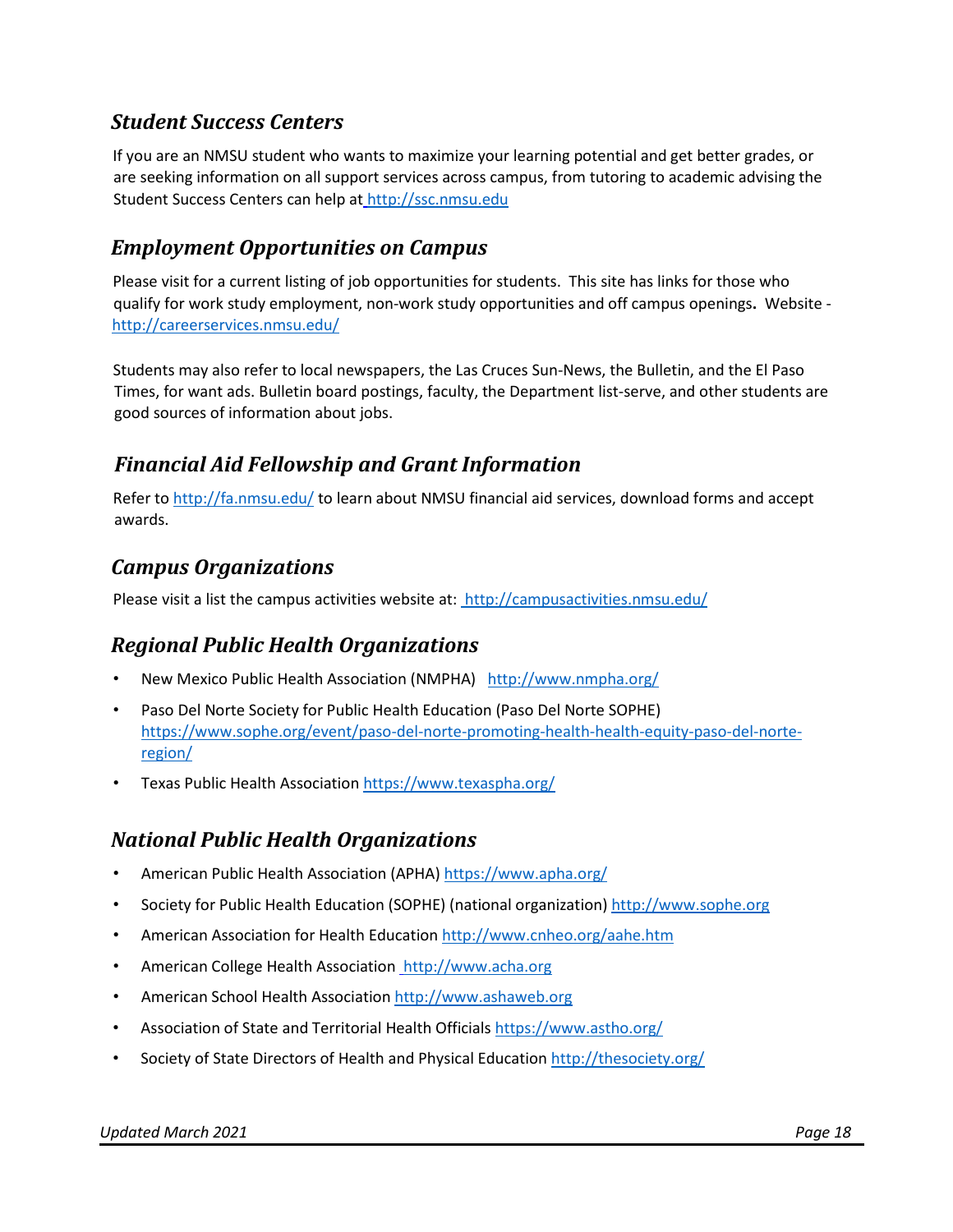## <span id="page-18-0"></span>**BPH STUDENT CODE OF CONDUCT**

This departmental policy applies to all students pursuing any degree program, minor, or course offered by the Department of Public Health Sciences. This departmental policy is in addition to all relevant and related policies at New Mexico State University, including:

• **NMSU Student Code of Conduct** located on-line at<http://studenthandbook.nmsu.edu/>

Violations of this departmental policy will be reviewed by the Academic Department Head, and may involve a review and recommendation for action by others (e.g. a faculty review panel, a student review panel, etc.), at the discretion of the department head. Sanctions will depend on the severity of the violation, and can range from a written warning, to dismissal from the class, program, department, or university.

#### *Student Code of Conduct, Department of Public Health Sciences*

Each student is responsible for becoming familiar with the Department of Public Health Sciences Student Code of Conduct. If a student is unsure about the application or interpretation of the Student Code of Conduct, it is her or his responsibility to seek clarification from department administrators. The Code of Conduct addresses the department's expectations of students in five areas: discrimination, harassment, professional conduct, academic integrity, and acceptable use of electronic communication.

#### *Discrimination*

The Department of Public Health Sciences does not discriminate or tolerate discrimination by or against members of the department community on the basis of race, color, national origin, gender, sexual orientation, religion, age, mental or physical disability, veteran status, marital status, or other protected characteristics in the admission to, access to, or treatment or employment in any of its programs or activities.

#### *Harassment*

The Department of Public Health Sciences is committed to maintaining an environment that is free of unwelcome and disrespectful conduct and communication and in which department members feel safe and comfortable. As such, it is a violation of this policy for any departmental employee, instructor, or student to engage in harassing conduct or communication directed toward another employee, instructor, student, or any other person affiliated with the department. Unwelcome conduct, directed at others and based on other protected characteristics, such as race, sexual orientation, gender, religion, age, and other characteristics as set forth in the department's nondiscrimination policy, violates both the harassment policy and the discrimination policy.

NMSU assists students in finding the resources needed to obtain assistance and guidance in resolving problems that students may encounter. The Office of the Dean of Students provides an online form that you can use to submit your concerns in order to assist you in finding the help that you need, or if you simply want to go on record letting the University's administration know about problems you have encountered. The form can be accessed a[t https://www.nmsu.edu/studenthelp.html.](https://www.nmsu.edu/studenthelp.html) In addition allegations of wrongdoing of any kind, including illegal or unethical conduct, violations of Title IX or violations of university policy, can be reported through the confidential reporting line at

*Updated March 2021 Page 19*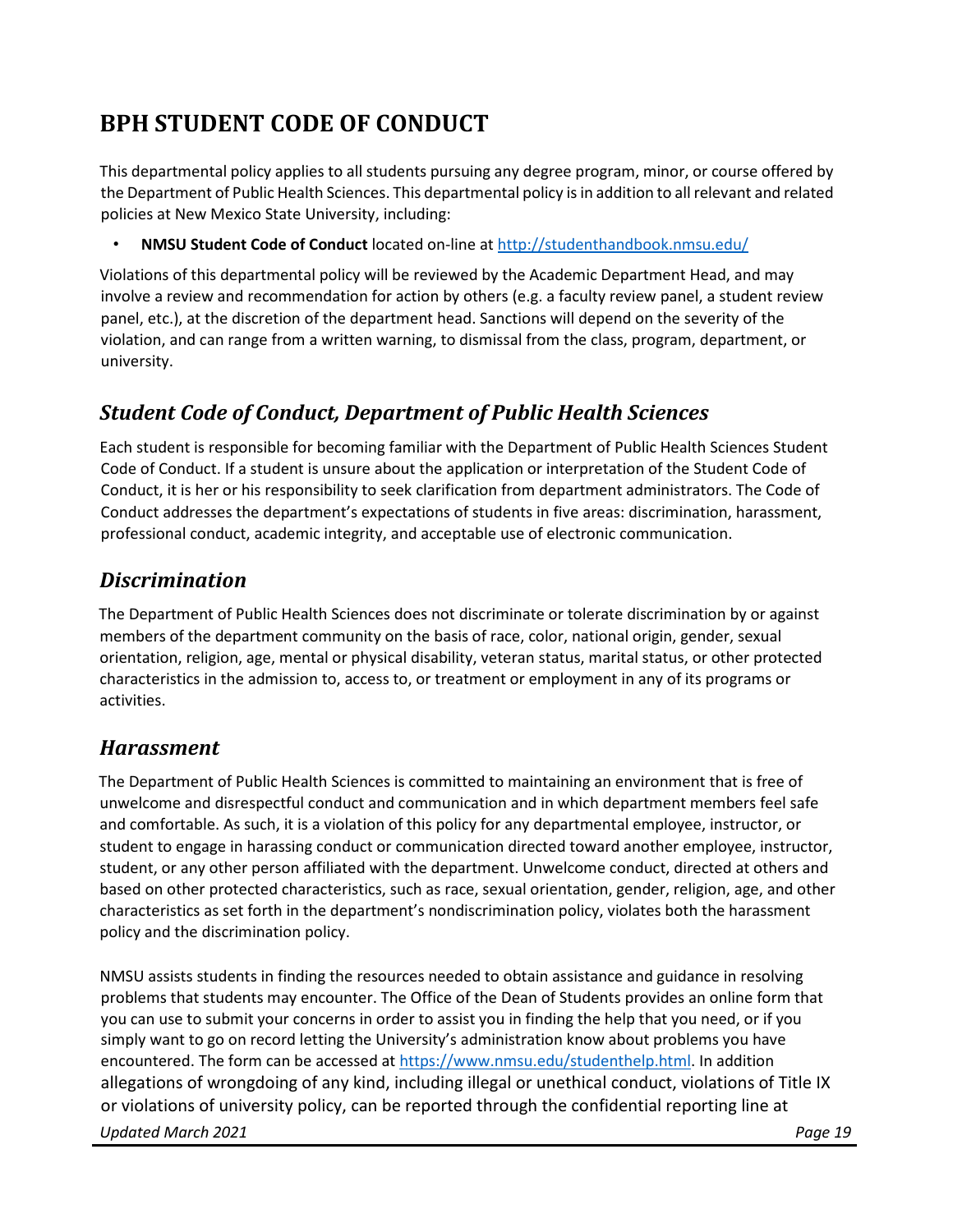[http://www.ethicspoint.com](http://www.ethicspoint.com/) or 1-866-384-4277. The **Office of the Dean of Students** is located in Corbett Center Student Union, Room 207 and their phone number is 575-646-1722. The **Office of Institutional Equity** can be reached at 575-646-3635, and by email a[t equity@nmsu.edu.](mailto:equity@nmsu.edu) Their website is located at [https://equity.nmsu.edu/.](https://equity.nmsu.edu/)

### *Professional Conduct*

As part of its commitment to integrity and respect in the community in which it operates, the Department of Public Health Sciences expects that its students will conduct themselves in a professional and respectful manner at all times, both when interacting within the department community and when representing the department at events outside the institution. In that regard, students will not at any time engage in unduly disruptive, threatening, unethical, disrespectful, or abusive conduct toward other members of the department community, including fellow students, instructors, and staff.

### *Academic Integrity*

The Department of Public Health Sciences considers academic integrity to be essential for each student's intellectual development. As an institution fundamentally concerned with the free exchange of ideas, the department depends on the academic integrity of each of its members. In the spirit of this free exchange, students and instructors of the Department of Public Health Sciences recognize the necessity and accept the responsibility for academic integrity. A student who enrolls in the department thereby agrees to respect and acknowledge the research and ideas of others in his or her work and to abide by those regulations governing work stipulated by the university, college, or academic program, and, in turn, the instructor. The department also recognizes that, in an educational community, the pressure to succeed can often be intense. Students who feel overwhelmed by their academic and personal obligations may be tempted to take shortcuts that may compromise their honesty and integrity. To help students derive the full benefit of the educational opportunity provided by the department, this section defines a violation of academic integrity and gives examples of actions that are considered dishonest. The department encourages students who may have questions or concerns about the definition and forms of academic integrity violations described herein to contact their course instructor or academic advisor. A violation of academic integrity is any action or attempted action that may result in creating an unfair academic advantage for the student or an unfair academic advantage or disadvantage for any other member or members of the academic community. Student work may be monitored for evidence of plagiarism, using an anti-plagiarism application, database, or service of the Department of Public Health Sciences' choosing. Students grant to the Department of Public Health Sciences permission to review work submitted for the purpose of comment, criticism, and grading of the work; to distribute the work to other Department of Public Health Sciences students for educational purposes; to submit the work to the anti- plagiarism application, database, or service of the Department of Public Health Sciences' choosing; to make and retain copies of the work; to image the work for computerized grading; and to archive certain work in a publicly accessible collection. Academic integrity violations include the following:

*Plagiarism***:** Plagiarism is defined as use of intellectual material produced by another person without acknowledging its source. For example:

• Wholesale copying of passages from works of others into an assignment, paper, discussion board posting, or thesis or dissertation without acknowledgment.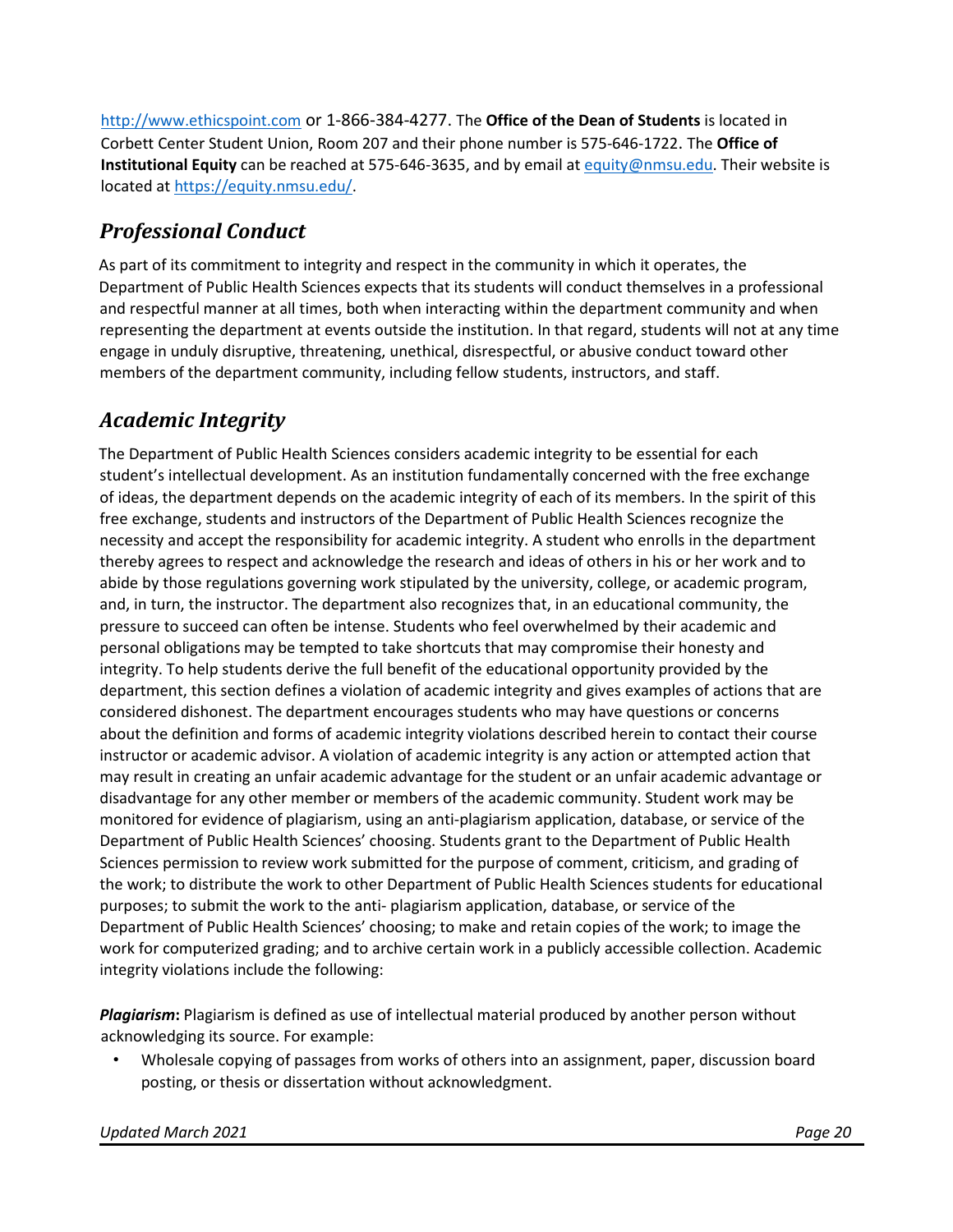- Using the views, opinions, or insights of another without acknowledgment.
- Paraphrasing another person's characteristic or original phraseology, metaphor, or other literary device without acknowledgment

*Students' Use of Their Own Scholarly Work:* During their studies at the Department of Public Health Sciences, students may find themselves writing for a second, third, or fourth time on the same topic; regardless, their writing is expected to reflect new approaches and insights into that topic to demonstrate their intellectual growth.

The Department of Public Health Sciences recognizes that there may be some overlap between the requirements, assignments, and inquiry for different courses. In general, students may use only small portions of documents as background or foundational material for additional development in a subsequent assignment or research project. Students may not merely copy and paste substantial sections from one paper to another. Any use of prior work is at the discretion of the instructor: students must receive prior approval from their instructor, who may request a copy of the previous work. Fair use laws must be respected for published documents.

When using their own scholarly work in subsequent research, students should cite themselves as a primary author and their previous coursework as unpublished papers, as shown in the APA publication manual.

*Cheating***:** Cheating is defined as fraud, deceit, or dishonesty in an academic assignment. It includes using or attempting to use materials, or assisting others in using materials that are prohibited or inappropriate in the context of the academic assignment in question. For example:

- Copying or attempting to copy from others during an exam or on an assignment.
- Communicating answers with another person during an exam.
- Preprogramming a calculator to contain answers or other unauthorized information for exams.
- Using unauthorized materials, prepared answers, written notes, or concealed information during an exam.
- Allowing others to complete an assignment or portion of an assignment, including the use of a commercial term paper service.
- Submitting the same assignment for more than one course without the prior approval of all the instructors involved.
- Collaborating on an exam or assignment with any other person without prior approval from the course instructor.
- Taking an exam for another person or having someone take an exam for you.

#### *Providing False Information***.** For example:

- Furnishing false information in the context of an academic assignment.
- Fabricating or altering information or data and presenting it as legitimate.
- Providing false or misleading information to an instructor or any other department staff member.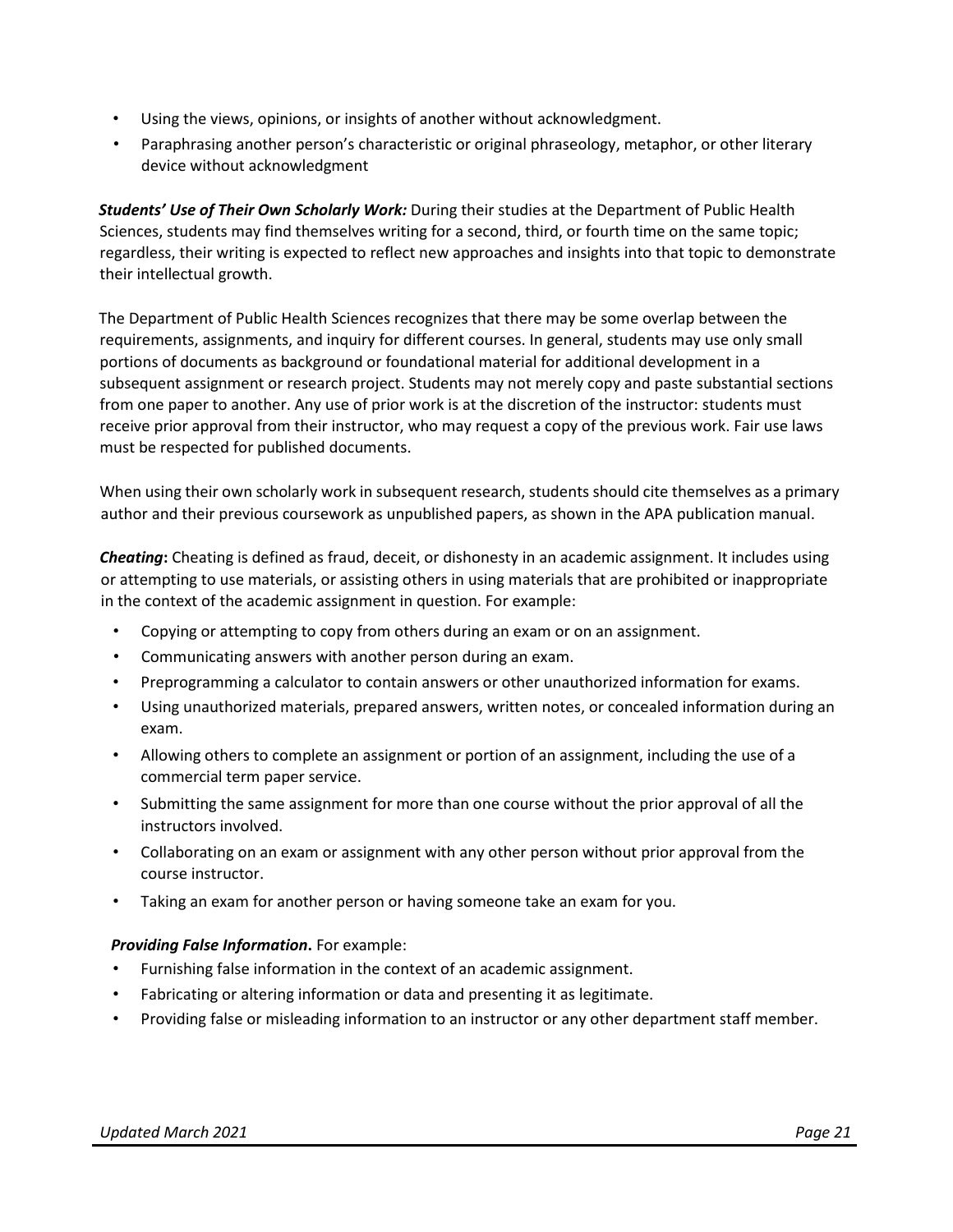*Copyright Violation***.** The Department of Public Health Sciences recognizes and respects intellectual property rights. As part of its mission to maintain the highest standards for ethical conduct, the department requires its employees, instructors, students, and other department community members to use copyrighted materials in a lawful manner. No employee, instructor, student, nor other department community member may reproduce any copyrighted work in print, video, or electronic form in violation of the law. The easiest way to avoid violating the law is by receiving the express written permission of the copyright holder. Copyright laws in the United States may protect works even if they are not registered with the U.S. Copyright Office and even if they do not carry the copyright symbol.

Copyrighted works include, but are not limited to, printed articles from publications, television and radio programs, videotapes, music performances, photographs, training materials, manuals, documentation, software programs, databases, World Wide Web pages, and CD-ROMs. In general, the laws that apply to printed materials are also applicable to visual and electronic media. The Department of Public Health Sciences directs its employees, instructors, students, and other department community members to obtain appropriate permission from copyright holders directly, or their licensing representative, when reproduction or duplication exceeds fair use. The fair use doctrine allows limited exemptions to copyright infringement liability when copyrighted works are used for purposes such as comment, criticism, teaching, scholarship, or research, particularly when the use of the work is limited in amount and scope and is for noncommercial purposes.

*Misrepresentation of Credentials***.** Statements made and documents supplied by the Department of Public Health Sciences applicants and students must be complete and accurate. The department will not tolerate any misrepresentation by a student or applicant of past or current academic programs, degrees, or professional accomplishments. If unexplained discrepancies appear between statements or documents provided to Department of Public Health Sciences and information obtained otherwise, except in the case of misspellings and other such inadvertent errors, applicants may be rejected for admission and enrolled students may be dismissed.

#### *Theft or Damage of Property*. For example:

- Sabotaging or stealing another person's assignment, paper, project, electronic hardware, or software.
- Obtaining improper access to, or electronically interfering with, the property of another person or the department via computer or other means.
- Obtaining a copy of an assignment or exam prior to its approved release by the instructor.

#### *Alteration of University Documents***.** For example:

- Forging an instructor's or department official's signature on any document.
- Submitting an altered transcript of grades to or from another institution or employer.
- Putting your name on, or copying, another person's paper or assignment.
- Altering a previously graded exam or assignment for purposes of a grade appeal or for gaining points in a regarding process.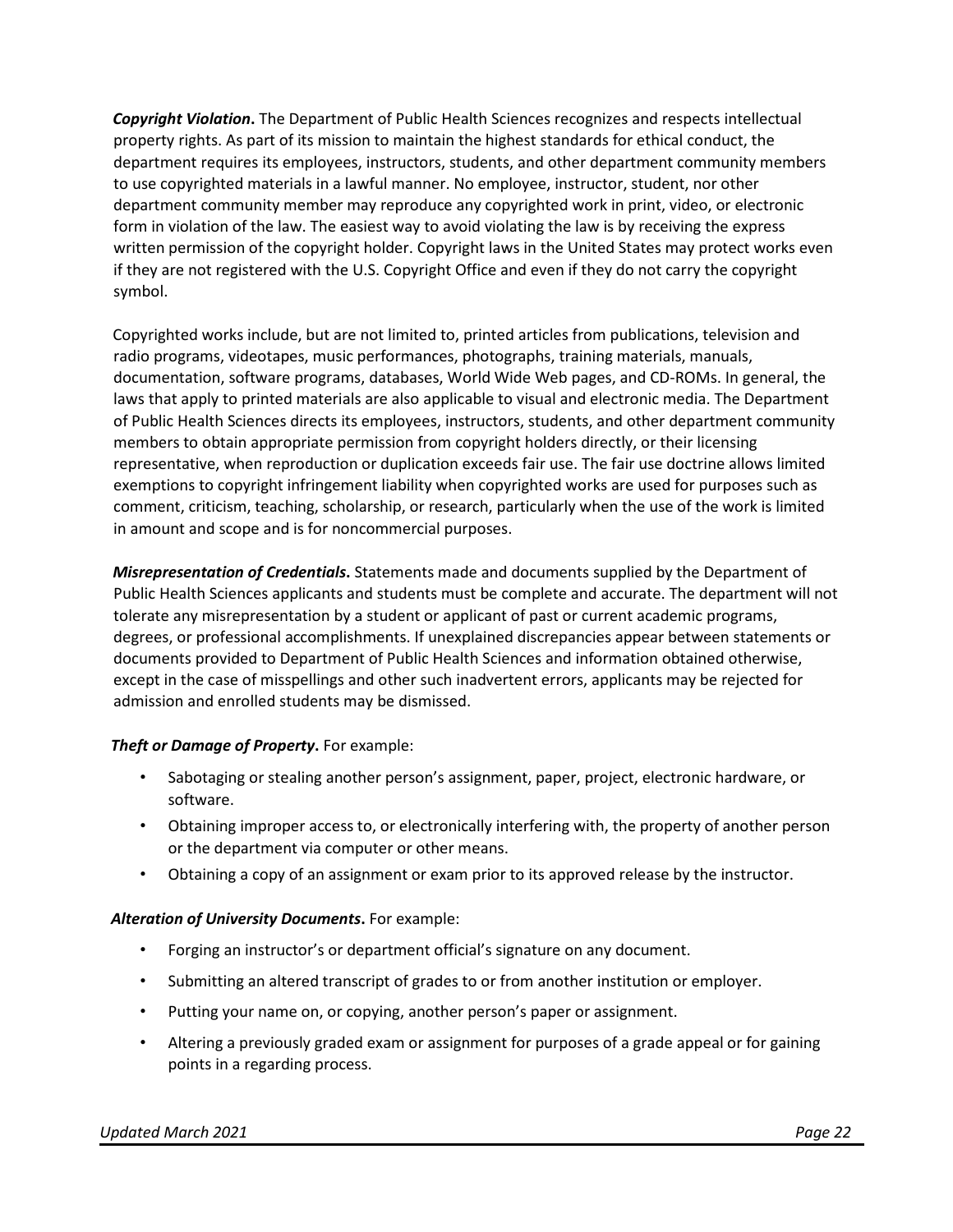#### *Acceptable Use of Electronic Communication*

Electronic communication networks, the Internet, and any NMSU Electronic Systems are not to be used to cause harm, no matter how minor, to any individual, entity, or facility.

#### **The following electronic communication activities are specifically prohibited:**

- Harassing other users.
- Engaging in illegal activities.
- Contributing to unwelcome and/or unwarranted commercial pressure.
- Accessing and/or using accounts of others without their permission.
- Giving away or selling information about accounts to allow other non-owners to access or use accounts.
- Destroying or damaging equipment, software, or data belonging to others.
- Copying copyrighted materials without authorization.
- Disrupting service to other users or the system.
- Monitoring electronic communications without authorization.
- Disclosing passwords to others.
- Using illegally obtained software on the system.
- Copying, altering, or deleting someone else's files without that person's permission.
- Forging messages.
- Hacking passwords and systems.
- Sending harassing, unwelcome, or threatening messages.
- Sending unauthorized anonymous messages.
- Sending bulk unsolicited messages.
- Reading someone else's files without permission.
- Contributing to system attacks, denial of services, and other malicious uses of the network and systems.
- Libeling or slandering any person.
- Invading another person's privacy.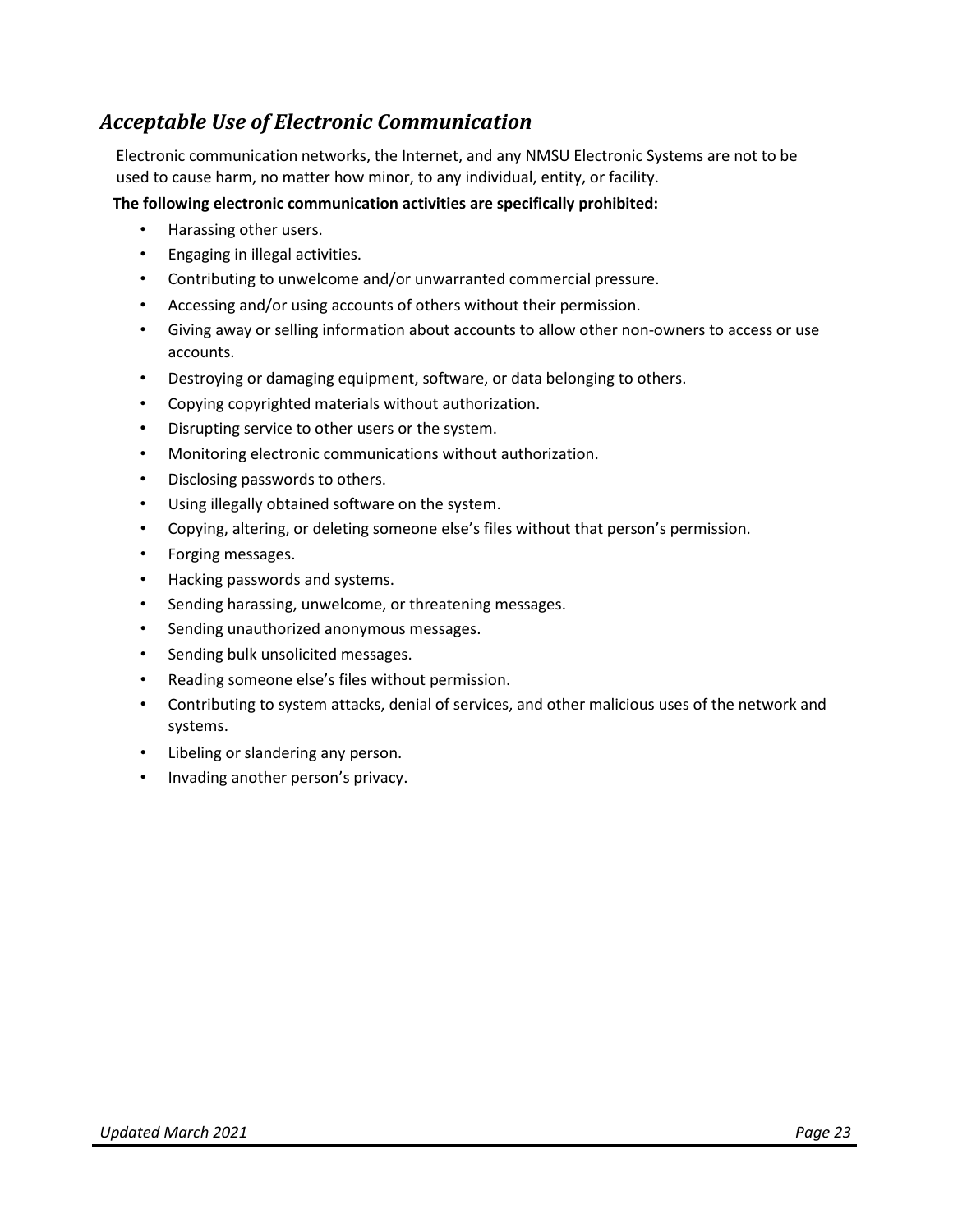## <span id="page-23-0"></span>**CODE OF ETHICS FOR THE HEALTH EDUCATION PROFESSION**

#### *Preamble*

The Health Education profession is dedicated to excellence in the practice of promoting individual, family, group, organizational, and community health. Guided by common goals to improve the human condition, Health Educators are responsible for upholding the integrity and ethics of the profession as they face the daily challenges of making decisions. Health Educators value diversity in society and embrace a multiplicity of approaches in their work to support the worth, dignity, potential, and uniqueness of all people.

The Code of Ethics provides a framework of shared values within the professions in which Health Education is practiced. The Code of Ethics is grounded in fundamental ethical principles including: promoting justice, doing good, and avoidance of harm. The responsibility of each health educator is to aspire to the highest possible standards of conduct and to encourage the ethical behavior of all those with whom they work.

Regardless of job title, professional affiliation, 430work setting, or population served, Health Educators should promote and abide by these guidelines when making professional decisions.

#### *Article I: Responsibility to the Public*

A Health Educator's responsibilities are to educate, promote, maintain, and improve the health of individuals, families, groups and communities. When a conflict of issues arises among individuals, groups, organizations, agencies, or institutions, health educators must consider all issues and give priority to those that promote the health and well-being of individuals and the public while respecting both the principles of individual autonomy, human rights and equality.

- **Section 1**: Health Educators support the right of individuals to make informed decisions regarding their health, as long as such decisions pose no risk to the health of others.
- **Section 2**: Health Educators encourage actions and social policies that promote maximizing health benefits and eliminating or minimizing preventable risks and disparities for all affected parties.
- **Section 3**: Health Educators accurately communicate the potential benefits, risks and/or consequences associated with the services and programs that they provide.
- **Section 4**: Health Educators accept the responsibility to act on issues that can affect the health of individuals, families, groups and communities.
- **Section 5**: Health Educators are truthful about their qualifications and the limitations of their education, expertise and experience in providing services consistent with their respective level of professional competence**.**
- **Section 6**: Health Educators are ethically bound to respect, assure, and protect the privacy, confidentiality, and dignity of individuals.
- **Section 7**: Health Educators actively involve individuals, groups, and communities in the entire educational process in an effort to maximize the understanding and personal responsibilities of those who may be affected.

*Updated March 2021 Page 24*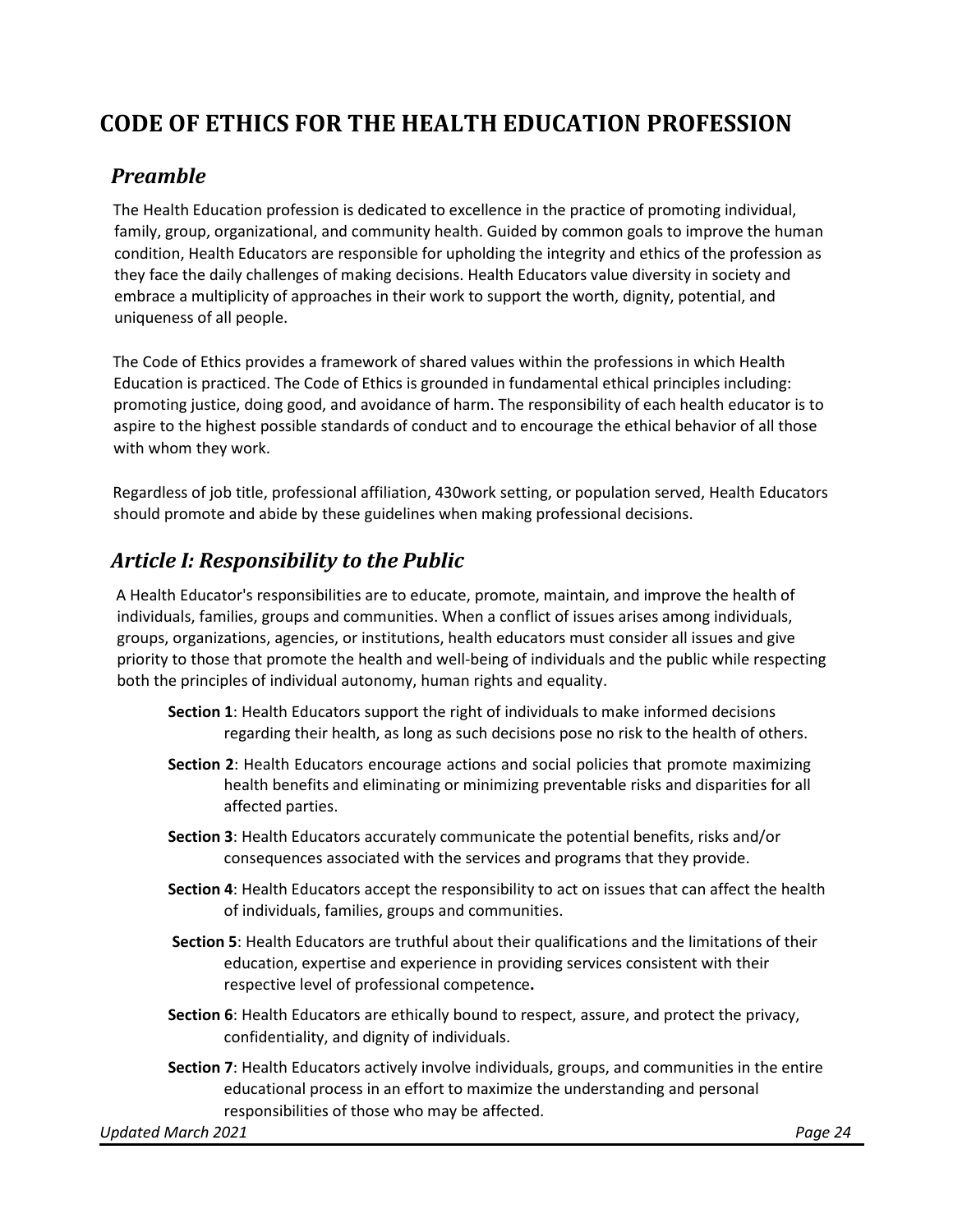**Section 8**: Health Educators respect and acknowledge the rights of others to hold diverse values, attitudes, and opinions.

#### *Article II: Responsibility to the Profession*

Health Educators are responsible for their professional behavior, for the reputation of their profession, and for promoting ethical conduct among their colleagues.

- **Section 1**: Health Educators maintain, improve, and expand their professional competence through continued study and education; membership, participation, and leadership in professional organizations; and involvement in issues related to the health of the public.
- **Section 2**: Health Educators model and encourage nondiscriminatory standards of behavior in their interactions with others.
- **Section 3**: Health Educators encourage and accept responsible critical discourse to protect and enhance the profession.
- **Section 4**: Health Educators contribute to the profession by refining existing and developing new practices, and by sharing the outcomes of their work.
- **Section 5**: Health Educators are aware of real and perceived professional conflicts of interest, and promote transparency of conflicts.
- **Section 6**: Health Educators give appropriate recognition to others for their professional contributions and achievements.
- **Section 7:** Health educators openly communicate to colleagues, employers and professional organizations when they suspect unethical practice that violates the profession's Code of Ethics.

#### *Article III: Responsibility to Employers*

Health Educators recognize the boundaries of their professional competence and are accountable for their professional activities and actions.

- **Section 1**: Health Educators accurately represent their qualifications and the qualifications of others whom they recommend.
- **Section 2**: Health Educators use and apply current evidence-based standards, theories, and guidelines as criteria when carrying out their professional responsibilities.
- **Section 3**: Health Educators accurately represent potential and actual service and program outcomes to employers.
- **Section 4**: Health Educators anticipate and disclose competing commitments, conflicts of interest, and endorsement of products.
- **Section 5**: Health Educators acknowledge and openly communicate to employers, expectations of job-related assignments that conflict with their professional ethics
- **Section 6**: Health Educators maintain competence in their areas of professional practice.
- **Section 7:** Health Educators exercise fiduciary responsibility and transparency in allocating resources associated with their work.

*Updated March 2021 Page 25*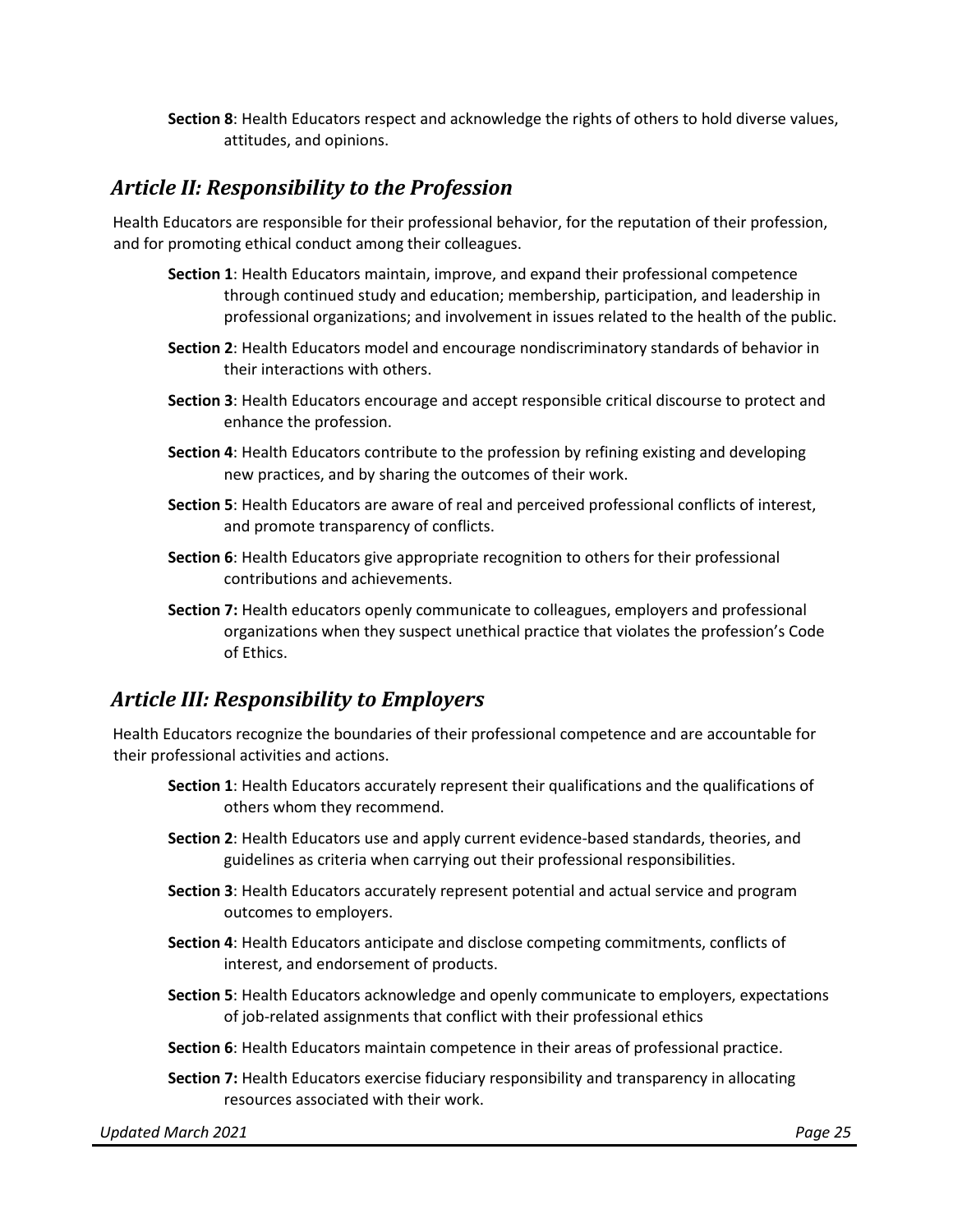#### *Article IV: Responsibility in the Delivery of Health Education*

Health Educators deliver health education with integrity. They respect the rights, dignity, confidentiality, and worth of all people by adapting strategies and methods to the needs of diverse populations and communities.

- **Section 1**: Health Educators are sensitive to social and cultural diversity and are in accord with the law, when planning and implementing programs.
- **Section 2**: Health Educators remain informed of the latest advances in health education theory, research, and practice.
- **Section 3:** Health educators use strategies and methods that are grounded in and contribute to the development of professional standards, theories, guidelines, data and experience.
- **Section 4**: Health Educators are committed to rigorous evaluation of both program effectiveness and the methods used to achieve results.
- **Section 5**: Health Educators promote the adoption of healthy lifestyles through informed choice rather than by coercion or intimidation.
- **Section 6**: Health Educators communicate the potential outcomes of proposed services, strategies, and pending decisions to all individuals who will be affected.
- **Section 7:** Health educators actively collaborate and communicate with professionals of various educational backgrounds and acknowledge and respect the skills and contributions of such groups.

### *Article V: Responsibility in Research and Evaluation*

Health Educators contribute to the health of the population and to the profession through research and evaluation activities. When planning and conducting research or evaluation, health educators do so in accordance with federal and state laws and regulations, organizational and institutional policies, and professional standards.

- **Section 1**: Health Educators adhere to principles and practices of research and evaluation that do no harm to individuals, groups, society, or the environment.
- **Section 2**: Health Educators ensure that participation in research is voluntary and is based upon the informed consent of the participants.
- **Section 3**: Health Educators respect and protect the privacy, rights, and dignity of research participants, and honor commitments made to those participants.
- **Section 4**: Health Educators treat all information obtained from participants as confidential unless otherwise required by law. Participants are fully informed of the disclosure procedures.
- **Section 5**: Health Educators take credit, including authorship, only for work they have actually performed and give appropriate credit to the contributions of others.
- **Section 6**: Health Educators who serve as research or evaluation consultants maintain confidentiality of results unless permission is granted or in order to protect the health and safety of others.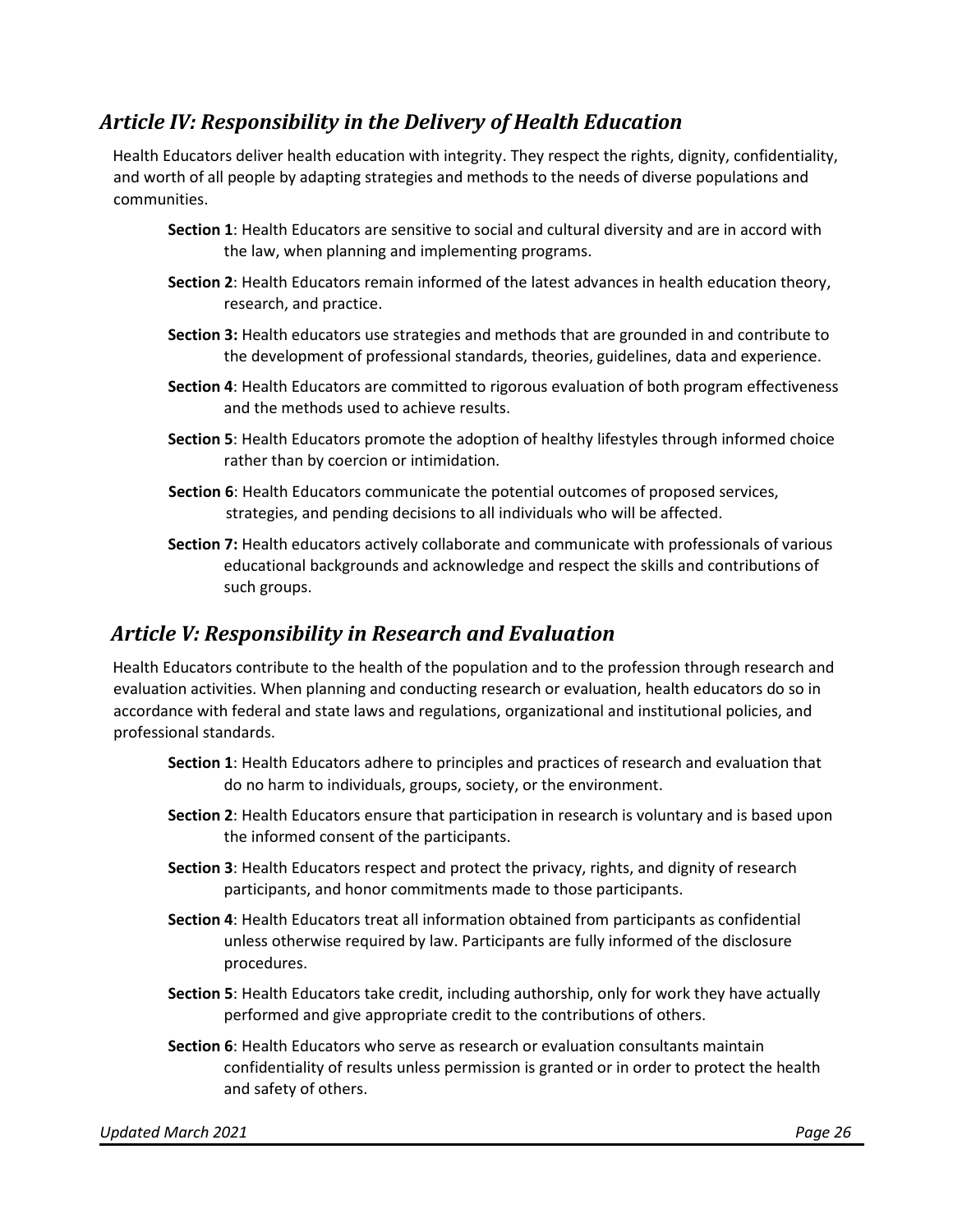- **Section 7**: Health Educators report the results of their research and evaluation objectively, accurately, and in a timely fashion to effectively foster the translation of research into practice.
- **Section 8:** Health Educators openly share conflicts of interest in the research, evaluation, and dissemination process.

#### *Article VI: Responsibility in Professional Preparation*

Those involved in the preparation and training of Health Educators have an obligation to accord learners the same respect and treatment given other groups by providing quality education that benefits the profession and the public.

- **Section 1**: Health Educators select students for professional preparation programs based upon equal opportunity for all, and the individual's academic performance, abilities, and potential contribution to the profession and the public's health.
- **Section 2**: Health Educators strive to make the educational environment and culture conducive to the health of all involved**,** and free from all forms of discrimination and harassment.
- **Section 3**: Health Educators involved in professional preparation and development engage in careful planning; present material that is accurate,, developmentally and culturally appropriate; provide reasonable and prompt feedback; state clear and reasonable expectations; and conduct fair assessments and prompt evaluations of learners.
- **Section 4**: Health Educators provide objective, comprehensive, and accurate counseling to learners about career opportunities, development, and advancement, and assist learners in securing professional employment or further educational opportunities.
- **Section 5**: Health Educators provide adequate supervision and meaningful opportunities for the professional development of learners.

Approved by the Coalition of National Health Education Organizations, February 8, 2011

Coalition of National Health Education Organizations (2011). *Code of Ethics Long Version* Retrieved from [http://www.cnheo.org](http://www.cnheo.org/)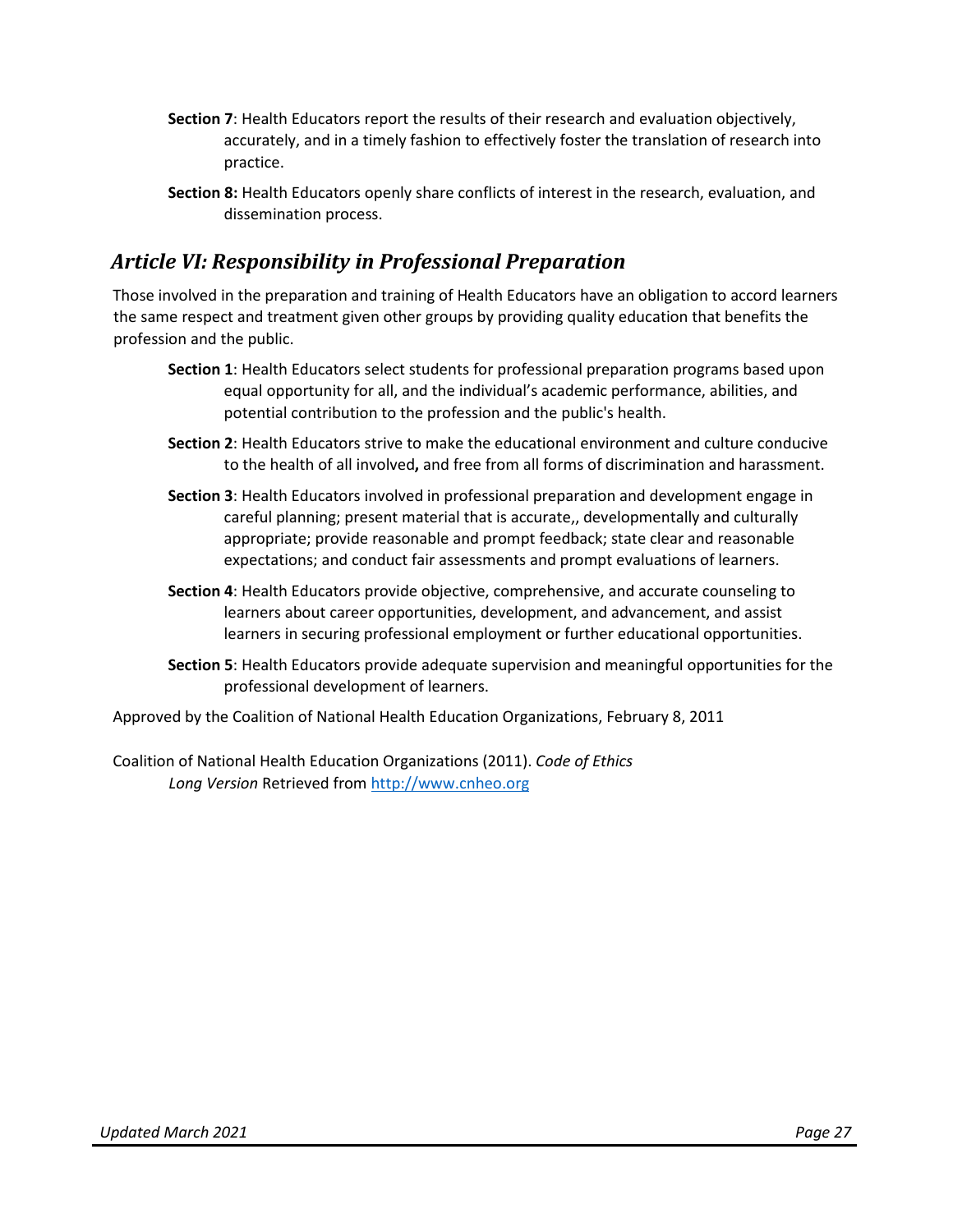## <span id="page-27-0"></span>**APPENDIX A**

#### *What Is Health Education?*

- Health education is a social science that draws from the biological, environmental, psychological, physical and medical sciences to promote health and prevent disease, disability and premature death through education-driven voluntary behavior change activities.
- Health education is the development of individual, group, institutional, community and systemic strategies to improve health knowledge, attitudes, skills and behavior.
- The purpose of health education is to positively influence the health behavior of individuals and communities, as well as the living and working conditions that influence their health.

#### *Why Is Health Education Important?*

- Health education improves the health status of individuals, families, communities, states, and the nation.
- Health education enhances the quality of life for all people.
- Health education reduces premature deaths.
- By focusing on prevention, health education reduces the costs (both financial and human) that individuals, employers, families, insurance companies, medical facilities, communities, the state and the nation would spend on medical treatment.

### *Who Provides Health Education?*

- Some people specialize in health education (trained and/or certified health education specialists). Others perform selected health education functions as part of what they consider their primary responsibility (medical treatment, nursing, social work, physical therapy, oral hygiene, etc.). Lay workers learn on the job to do specific, limited educational tasks to encourage healthy behavior.
- Para-professionals and health professionals from other disciplines are not familiar with the specialized body of health education knowledge, skills, theories, and research, nor is it their primary interest or professional development focus. This will limit their effectiveness with clients and communities, and their cost-effectiveness.
- Health education requires intensive specialized study. Over 250 colleges and universities in the US offer undergraduate and graduate (Masters and Doctorate) degrees in school or community health education, health promotion and other related titles.
- Nationally, voluntary credentialing as a Certified Health Education Specialist (CHES) is available from the National Commission for Health Education Credentialing, Inc (NCHEC).
- CHES competencies (health education needs assessment; program planning, implementation and evaluation; service coordination; and Health Education needs, concerns, resource communication) are generic to the practice of health education, whether it takes place in schools, colleges, workplaces, medical care settings, public health settings or other educational settings of the community. CHES are re-certified every five years based on documentation of participation in 75 hours of approved continuing education activities.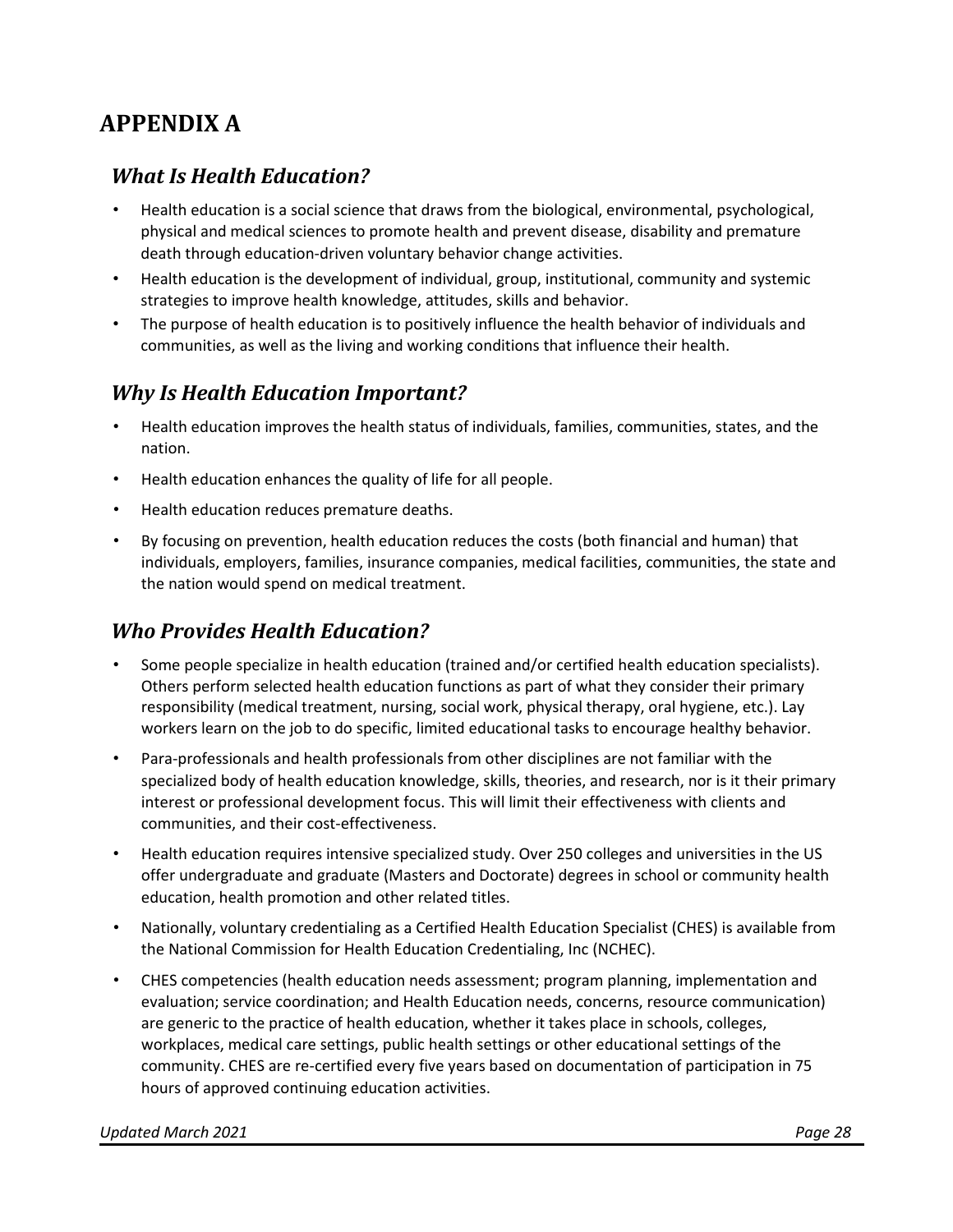### *Where Are Health Educators Employed?*

- In **schools**, health educators teach health as a subject and promote and implement Coordinated School Health Programs, including health services, student, staff and parent health education, and promote healthy school environments and school-community partnerships. At the school district level they develop education methods and materials; coordinate, promote, and evaluate programs; and write funding proposals.
- Working on a **college/university campus**, health educators are part of a team working to create an environment in which students feel empowered to make healthy choices and create a caring community. They identify needs; advocate and do community organizing; teach whole courses or individual classes; develop mass media campaigns; and train peer educators, counselors, and/or advocates. They address issues related to disease prevention; consumer, environmental, emotional, sexual health; first aid, safety and disaster preparedness; substance abuse prevention; human growth and development; and nutrition and eating issues. They may manage grants and conduct research.
- In **companies**, health educators perform or coordinate employee counseling as well as education services, employee health risk appraisals, and health screenings. They design, promote, lead and/or evaluate programs about weight control, hypertension, nutrition, substance abuse prevention, physical fitness, stress management and smoking cessation; develop educational materials; and write grants for money to support these projects. They help companies meet occupational health and safety regulations, work with the media, and identify community health resources for employees.
- In **health care settings**, health educators educate patients about medical procedures, operations, services and therapeutic regimens, create activities and incentives to encourage use of services by high risk patients; conduct staff training and consult with other health care providers about behavioral, cultural or social barriers to health; promote self-care; develop activities to improve patient participation on clinical processes; educate individuals to protect, promote or maintain their health and reduce risky behaviors; make appropriate community-based referrals, and write grants.
- In **community organizations** and **government agencies**, health educators help a community identify its needs, draw upon its problem-solving abilities and mobilize its resources to develop, promote, implement and evaluate strategies to improve its own health status.
- Health educators do community organizing and outreach, grant writing, coalition building, and advocacy, and develop, produce, and evaluate mass media health campaigns.